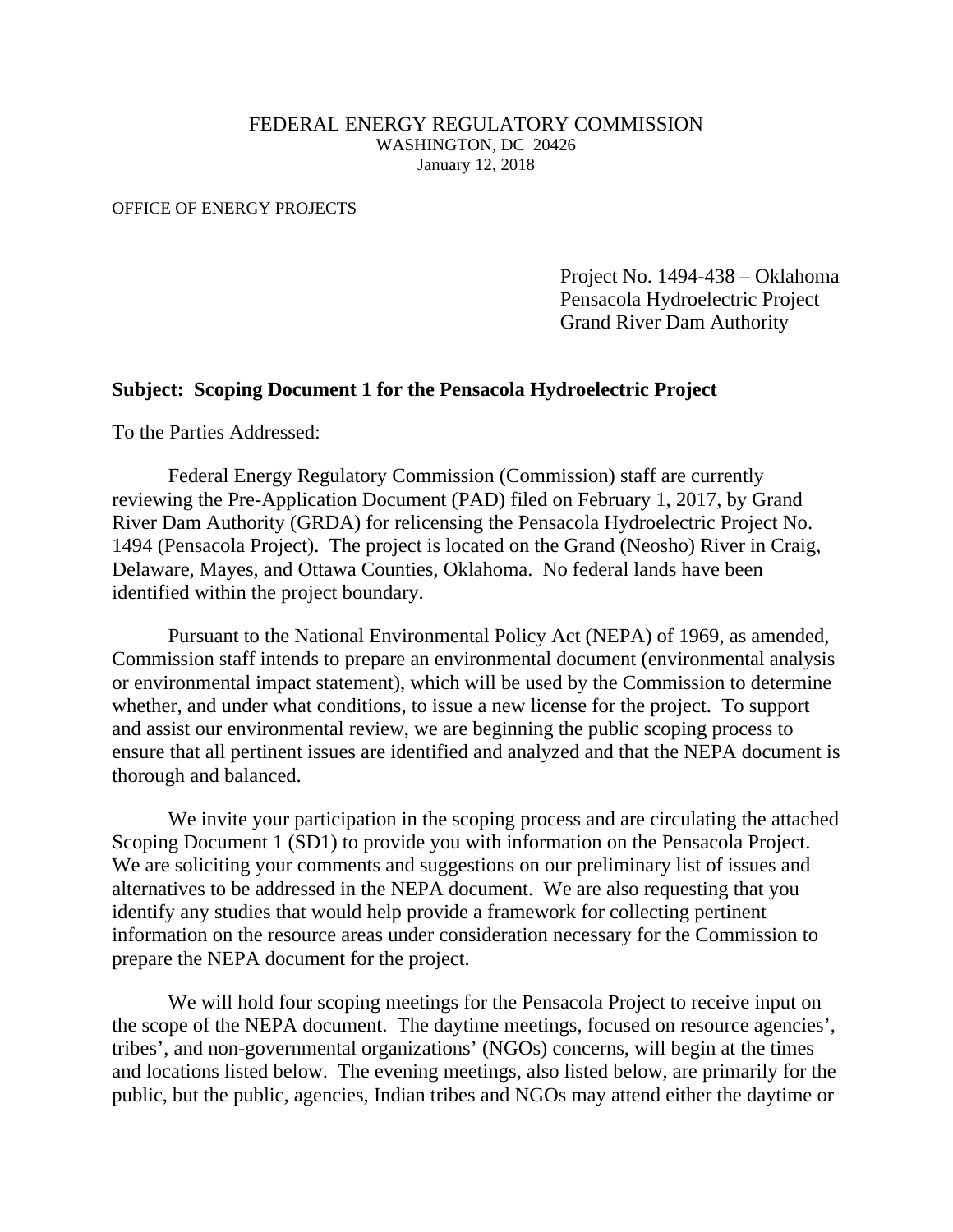evening scoping meetings. We invite all interested agencies, Indian tribes, nongovernmental organizations, and individuals to attend one or more of these meetings. An environmental site review will be held on Wednesday, February 7, 2018 at 12:30 p.m. in Langley, Oklahoma. Further information on the scoping meeting and environmental site review is available in the enclosed SD1.

| <b>Scoping Meeting Date</b> | <b>Time</b>       | Location    |
|-----------------------------|-------------------|-------------|
| Wednesday, February 7, 2018 | 9 a.m. to 12 p.m. | Langley, OK |
| Wednesday, February 7, 2018 | 6 p.m. to 9 p.m.  | Grove, OK   |
| Thursday, February 8, 2018  | 6 p.m. to 9 p.m.  | Miami, OK   |
| Friday, February 9, 2018    | 9 a.m. to 12 p.m. | Tulsa, OK   |

SD1 is being distributed to GRDA's distribution list and the Commission's official mailing list for the project (see section 10.0 of the attached SD1). If you wish to be added to or removed from the Commission's official mailing list, please send your request by email to FERCOnlineSupport@ferc.gov or by mail to: Kimberly D. Bose, Secretary, Federal Energy Regulatory Commission, 888 First Street, N.E., Room 1A, Washington, DC 20426. All written or emailed requests must specify your wish to be removed from or added to the mailing list and must clearly identify the following on the first page: **Pensacola Hydroelectric Project P-1494-438**.

Please review the SD1 and, if you wish to provide comments, follow the instructions in section 6.0, *Request for Information and Studies*. If you have any questions about SD1, the scoping process, or how Commission staff will develop the NEPA document for this project, please contact Rachel McNamara at (202) 502-8340 or via email at: Rachel.McNamara@ferc.gov. Additional information about the Commission's licensing process and the Pensacola Project may be obtained from our website, www.ferc.gov or GRDA's website, http://www.grda.com/pensacolahydroelectric-project-relicensing/. The deadline for filing comments is **March 13, 2018**. The commission strongly encourages electronic filings.

Enclosure: Scoping Document 1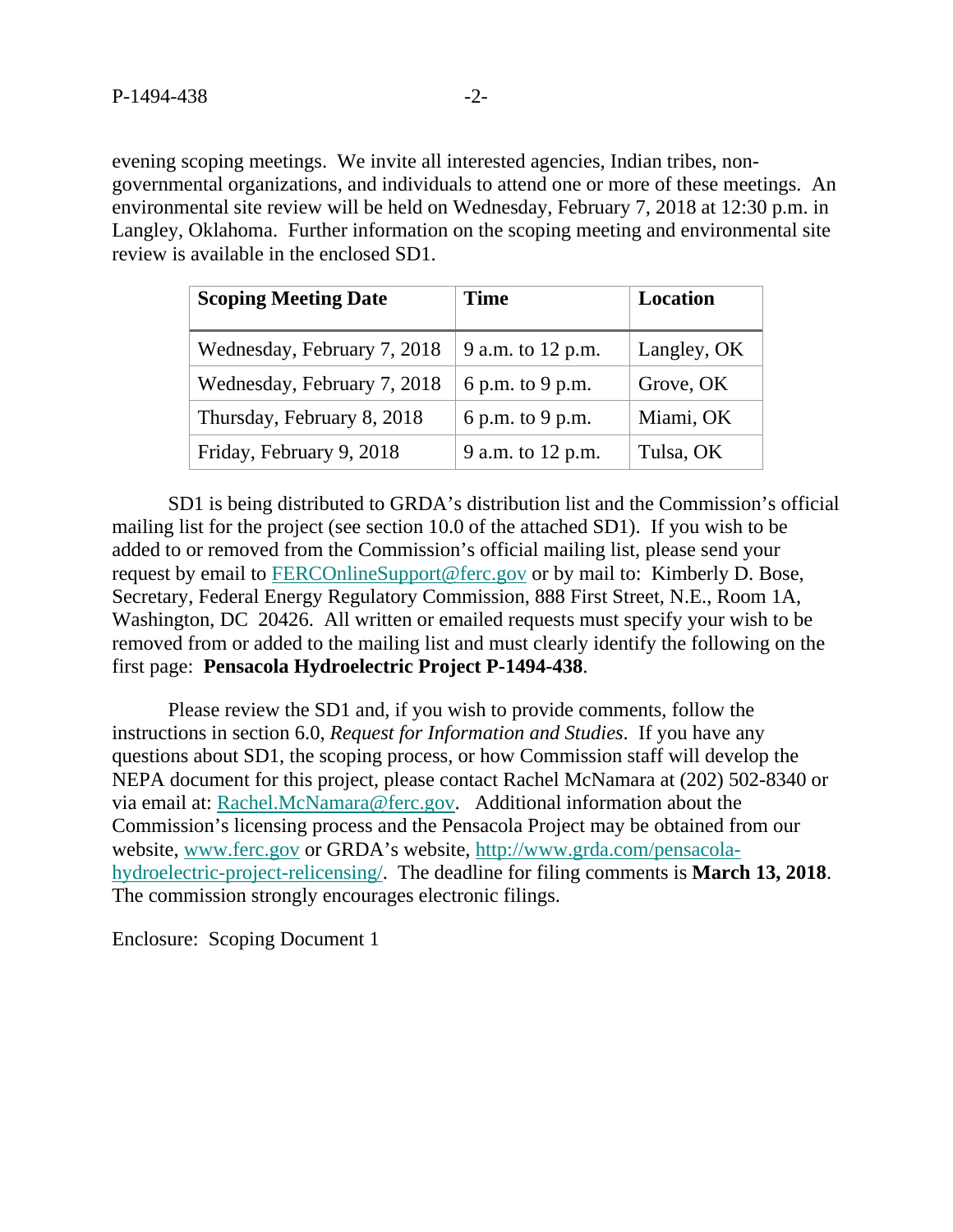## **SCOPING DOCUMENT 1**

### **PENSACOLA HYDROELECTRIC PROJECT (FERC NO. 1494-438)**

# **OKLAHOMA**



Federal Energy Regulatory Commission Office of Energy Projects Division of Hydropower Licensing Washington, DC

January 2018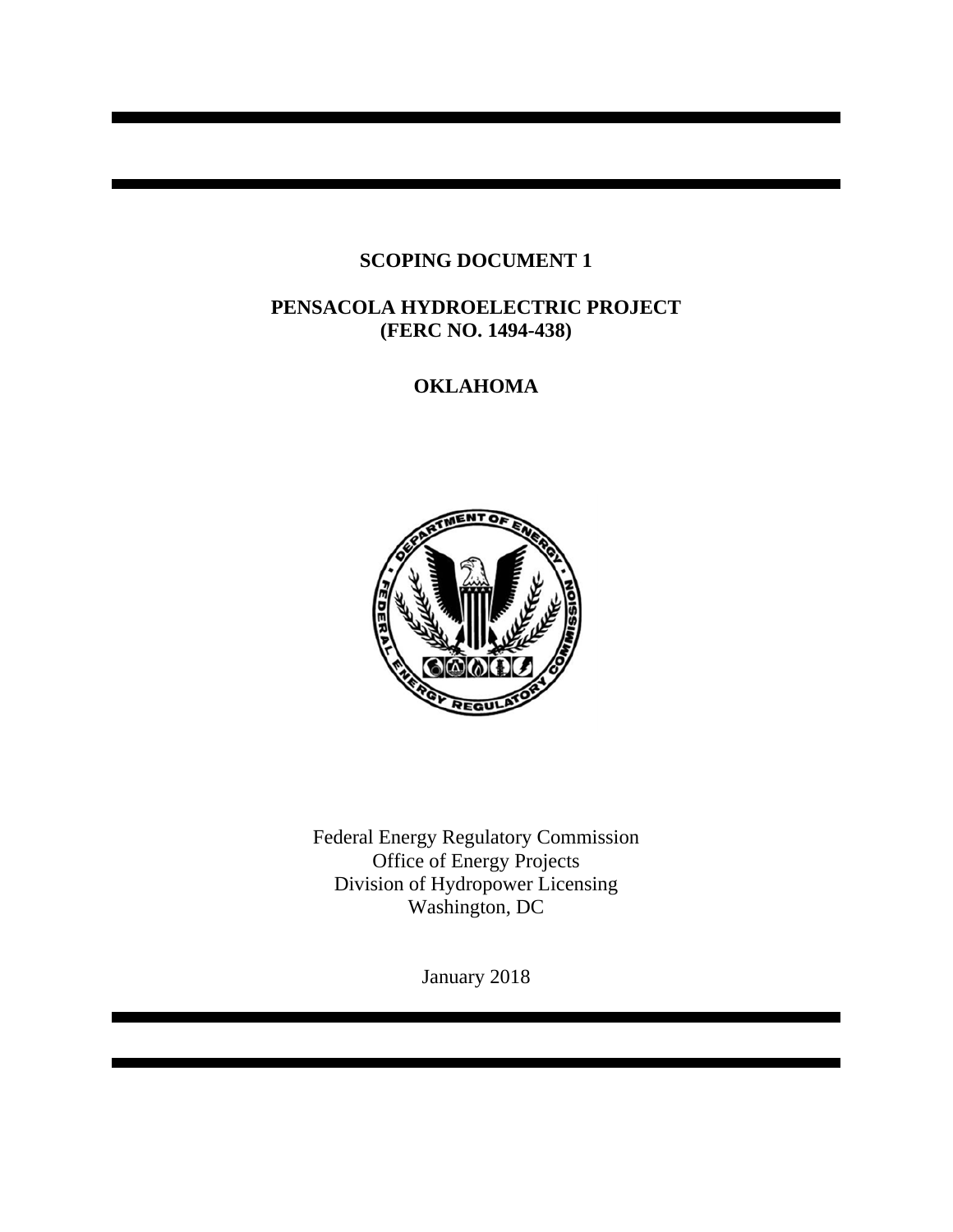# **TABLE OF CONTENTS**

| 1.0  |                                                                 |  |
|------|-----------------------------------------------------------------|--|
| 2.0  |                                                                 |  |
|      | 2.1                                                             |  |
|      | <b>COMMENTS, SCOPING MEETINGS, AND ENVIRONMENTAL</b><br>$2.2\,$ |  |
| 3.0  |                                                                 |  |
|      | 3.1                                                             |  |
|      |                                                                 |  |
|      |                                                                 |  |
|      | 3.2                                                             |  |
|      |                                                                 |  |
|      |                                                                 |  |
|      | 3.3                                                             |  |
|      | <b>ALTERNATIVES TO THE PROPOSED ACTION 11</b><br>3.4            |  |
|      | <b>ALTERNATIVES CONSIDERED BUT ELIMINATED FROM</b><br>3.5       |  |
|      |                                                                 |  |
| 4.0  | <b>SCOPE OF CUMULATIVE EFFECTS AND SITE-SPECIFIC RESOURCE</b>   |  |
|      |                                                                 |  |
|      | 4.1                                                             |  |
|      | 4.2                                                             |  |
| 5.0  |                                                                 |  |
| 6.0  |                                                                 |  |
| 7.0  |                                                                 |  |
| 8.0  |                                                                 |  |
| 9.0  |                                                                 |  |
| 10.0 |                                                                 |  |

# **APPENDIX A**—**STUDY PLAN CRITERIA APPENDIX B**—**PROCESS PLAN AND SCHEDULE**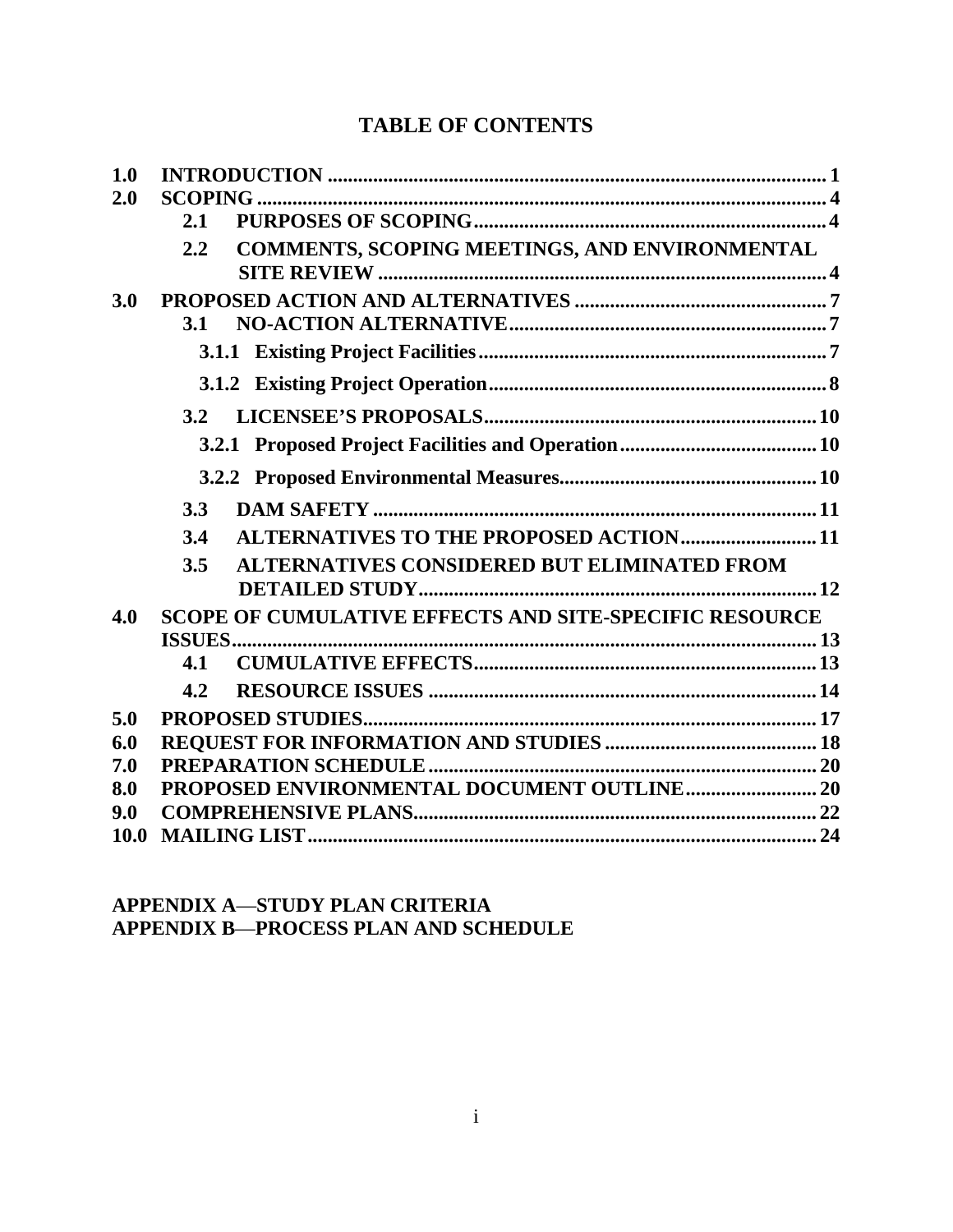#### **SCOPING DOCUMENT 1**

#### **Pensacola Hydroelectric Project No. 1494-438**

#### **1.0 INTRODUCTION**

The Federal Energy Regulatory Commission (Commission or FERC), under the authority of the Federal Power Act  $(FPA)$ ,<sup>1</sup> may issue new licenses for terms ranging from 30 to 50 years for the construction, operation, and maintenance of non-federal hydroelectric projects. On February 1, 2017, Grand River Dam Authority (GRDA), licensee for the existing Pensacola Hydroelectric Project No. 1494 (Pensacola Project),**<sup>2</sup>** filed a Pre-Application Document (PAD) and Notice of Intent (NOI) to file an application for new license with the Commission. The project is located on the Grand (Neosho) River in Craig, Delaware, Mayes, and Ottawa Counties, Oklahoma (figure 1). No federal lands have been identified within the project boundary.**<sup>3</sup>**

 As currently licensed, GRDA operates the project for multiple purposes, including hydropower generation, water supply, recreation, and wildlife enhancement. For purposes of flood control in the Grand River Basin, the U.S. Army Corps of Engineers (Corps) directs water releases from the Pensacola Dam for flood control as defined in the guiding protocol of a 1992 Letter of Understanding and Water Control Agreement between the Corps and GRDA.

The principle project works consist of a dam with a gated spillway, an auxiliary spillway, reservoir (Grand Lake), a powerhouse containing six turbine/generator units with a total installed capacity of 120 megawatts (MW), a tailrace, a spillway channel, an electrical substation, and transmission line. The average annual generation of the project from 2011 through 2015 was 343,113 megawatt-hours (MWh). A detailed description of

**1** 16 U.S.C. § 791(a)-825(r).

<sup>2</sup> The current license for the Pensacola Project was issued with an effective date of April 1, 1992 and expires on March 31, 2022.

**3** On August 14, 2017, the Bureau of Indian Affairs (BIA), Eastern Oklahoma Regional Office filed a letter noting that several interested Indian tribes contend that contrary to the Commission's previous statements that the project does not occupy federal land, the project has caused backwater flooding of trust or restricted lands under BIA's jurisdiction. However, BIA states that it currently lacks sufficient information to make a definitive conclusion one way or the other.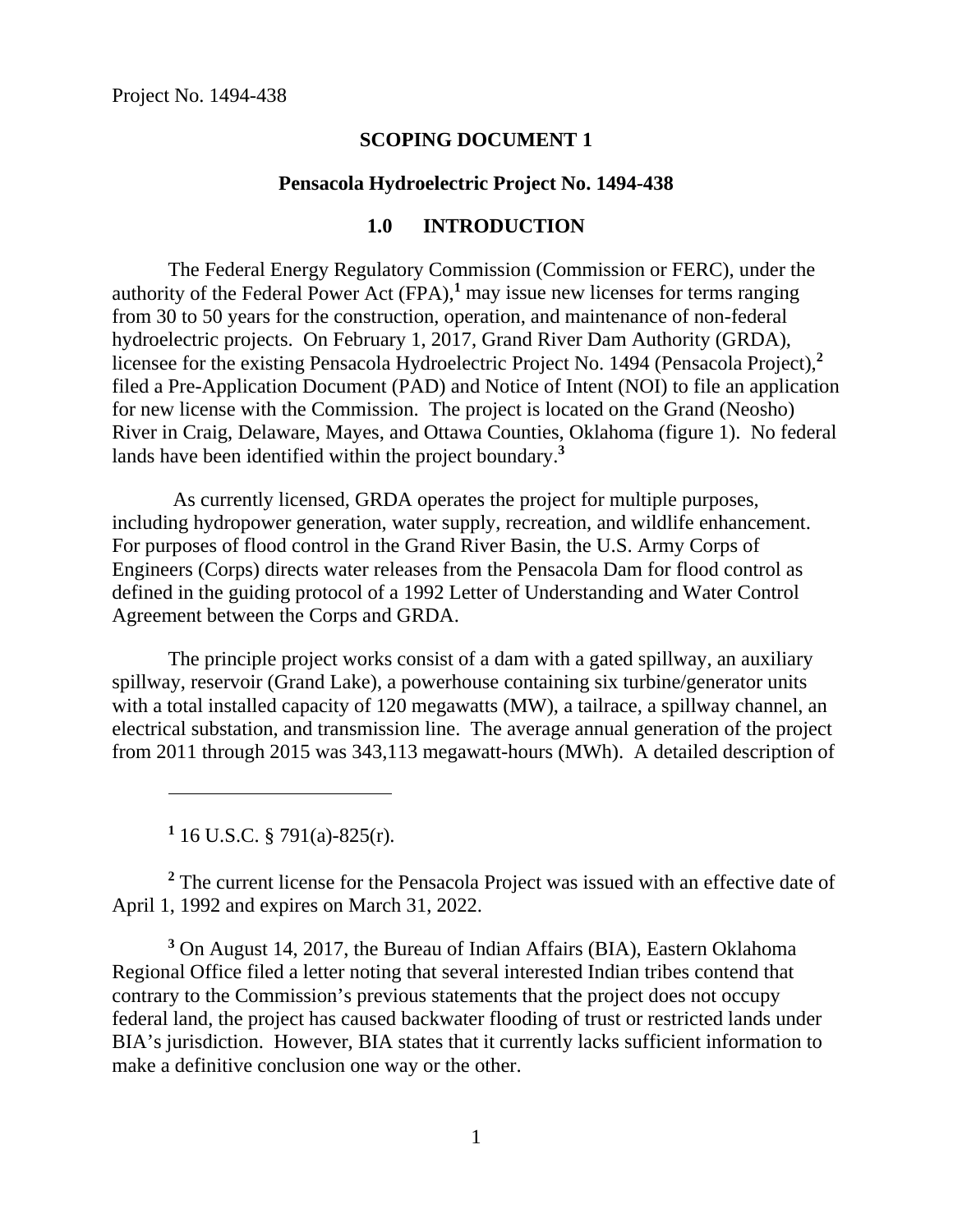$\overline{a}$ 

the project is provided in section 3.0, *Proposed Action and Alternatives*.

At this time, GRDA proposes no changes to the project's operation or facilities, although during relicensing, GRDA proposes to investigate whether any changes to the project's seasonal rule curve, equipment replacements, or modernization activities or general operational or facility efficiency improvements are warranted.

The National Environmental Policy Act (NEPA) of 1969,<sup>4</sup> the Commission's regulations, and other applicable laws require that we independently evaluate the environmental effects of relicensing the Pensacola Project as proposed, and also consider reasonable alternatives to the licensee's proposed action. We intend to prepare either an environmental assessment (EA) or environmental impact statement (EIS) that describes and evaluates the probable effects, including an assessment of the site-specific and cumulative effects, if any, of the licensee's proposed action and alternatives. Preparation of the NEPA document will be supported by this scoping process to ensure identification and analysis of all pertinent issues.

**<sup>4</sup>** National Environmental Policy Act of 1969, 42 U.S.C. §§ 4321-4370(f) (2012).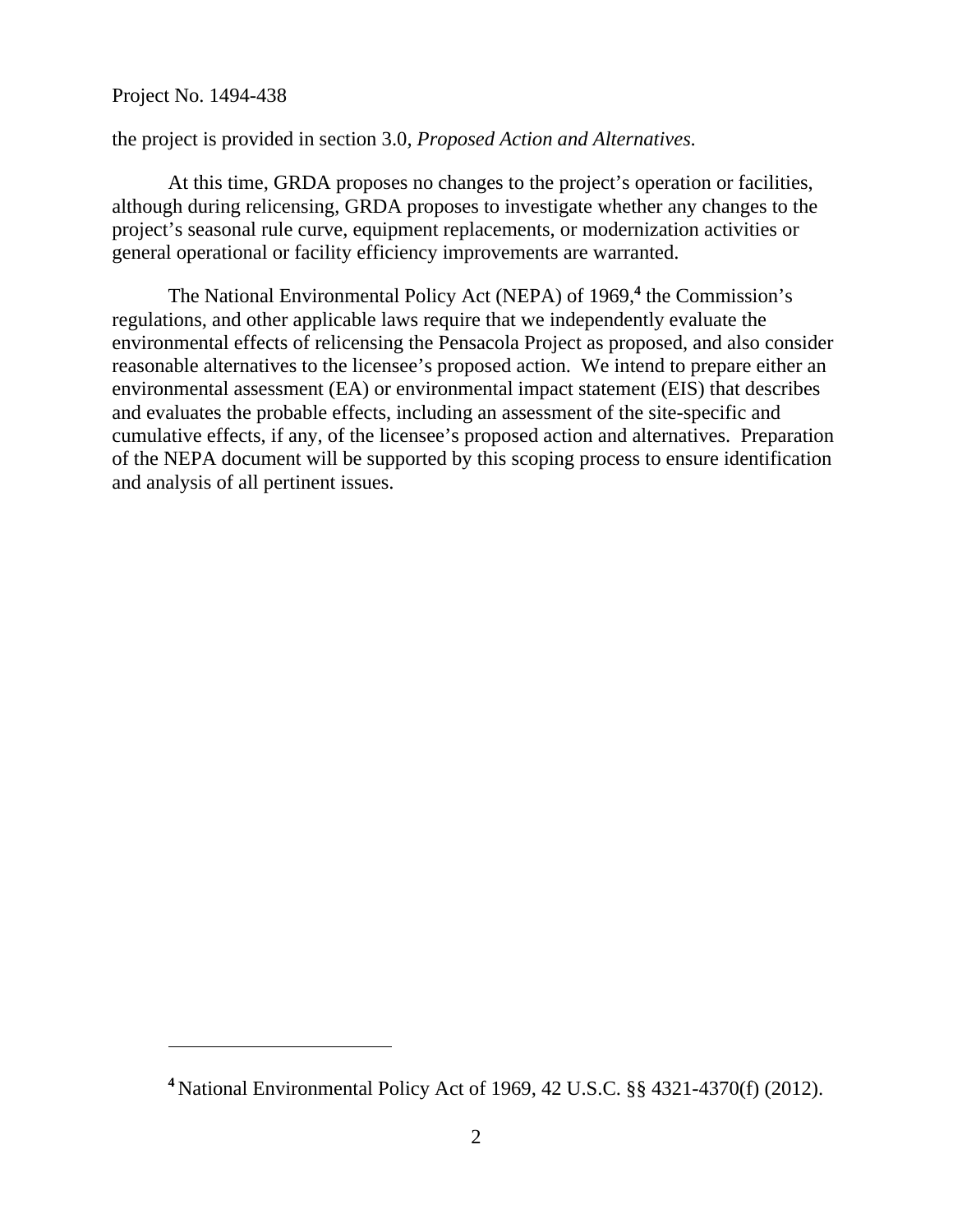Project No. 1494-438



Figure 1. Project Location Map (Source: PAD)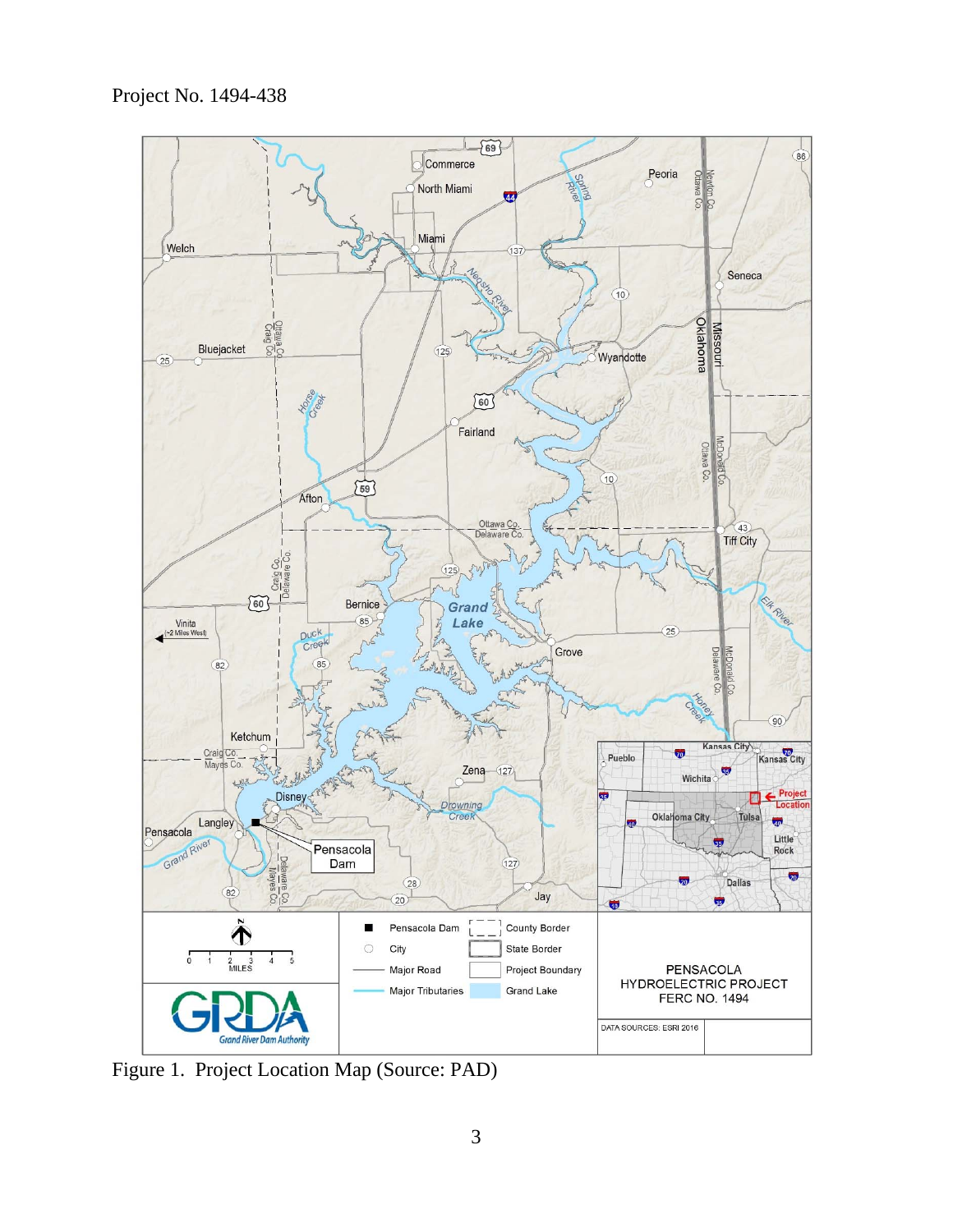# **2.0 SCOPING**

This Scoping Document 1 (SD1) is intended to advise all participants as to the proposed scope of the NEPA document and to seek additional information pertinent to this analysis. This document contains: (1) a description of the scoping process and schedule for the development of the NEPA document; (2) a description of the proposed action and alternatives; (3) a preliminary identification of environmental issues and proposed studies; (4) a request for comments and information; (5) a proposed outline for the environmental document; and (6) a preliminary list of comprehensive plans that are applicable to the project.

# **2.1 PURPOSES OF SCOPING**

Scoping is the process used to identify issues, concerns, and opportunities for enhancement or mitigation associated with a proposed action. In general, scoping should be conducted during the early planning stages of a project. The purposes of the scoping process are as follows:

- invite the participation of federal, state and local resource agencies, Indian tribes, non-governmental organizations (NGOs), and the public to identify significant environmental and socioeconomic issues related to the proposed project;
- determine the resource issues, depth of analysis, and significance of issues to be addressed in the NEPA document;
- identify how the project would or would not contribute to cumulative effects;
- identify reasonable alternatives to the proposed action that should be evaluated in the NEPA document;
- solicit, from participants, available information on the resources at issue, including existing information and study needs; and
- determine whether there are resource areas and/or potential issues that do not require a detailed analysis during review of the project.

## **2.2 COMMENTS, SCOPING MEETINGS, AND ENVIRONMENTAL SITE REVIEW**

During preparation of the NEPA document, there will be several opportunities for the resource agencies, Indian tribes, NGOs, and the public to provide input. These opportunities occur: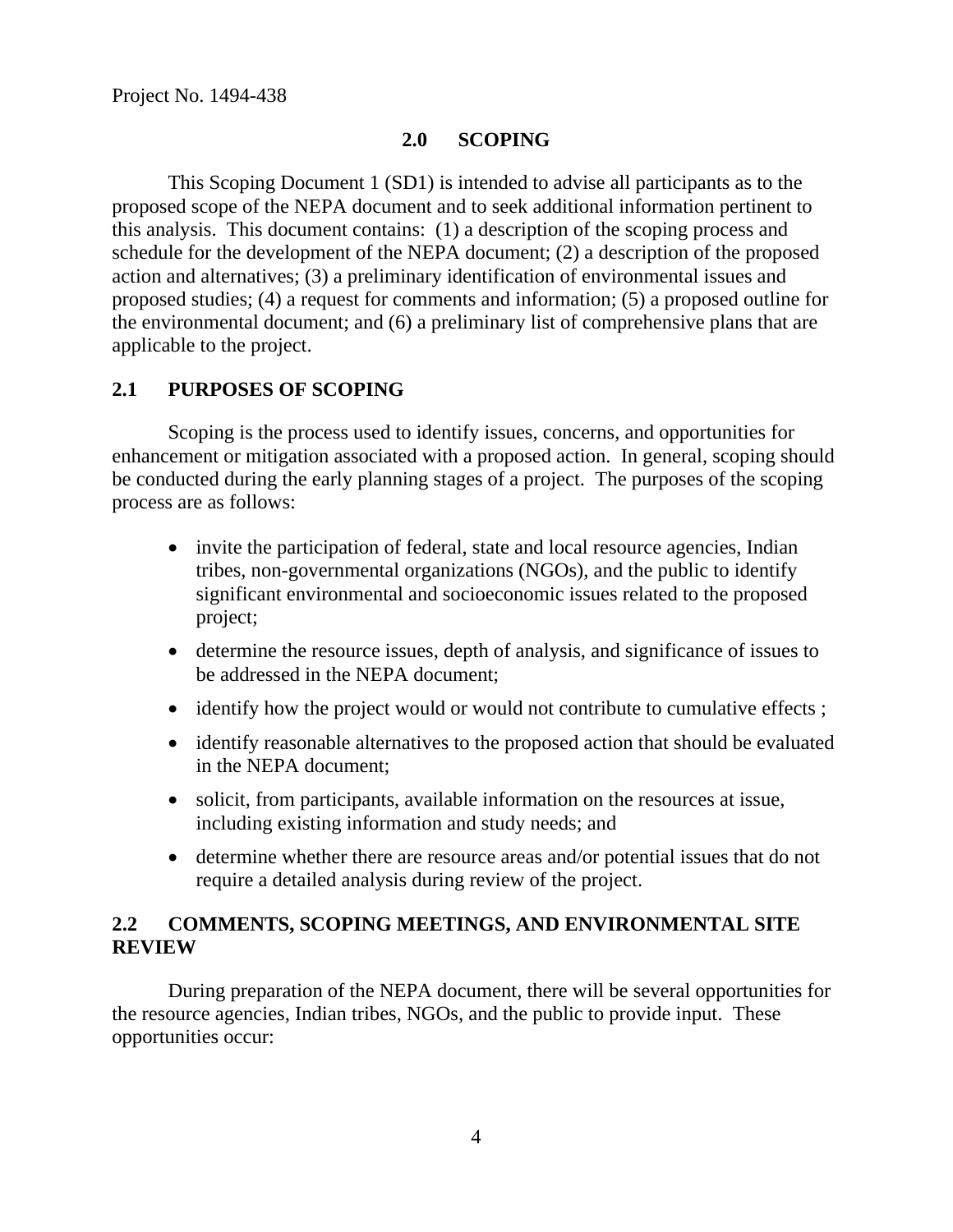- during the public scoping process and study plan meetings, when we solicit oral and written comments regarding the scope of issues and analysis for the EIS;
- in response to the Commission's notice that the project is ready for environmental analysis; and
- after issuance of the draft NEPA document.

In addition to written comments solicited by this SD1, we will hold four public scoping meetings in the vicinity of the project. The two daytime meetings will focus on concerns of the resource agencies, NGOs, and Indian tribes, and the two evening meetings will focus on receiving input from the public. We invite all interested agencies, Indian tribes, NGOs, and individuals to attend one or more of the meetings to assist us in identifying the scope of environmental issues that should be analyzed in the environmental document. All interested parties are also invited to participate in the environmental site review. The times and locations of the meetings and environmental site review are as follows:

### **Daytime Scoping Meeting – Langley, Oklahoma**

| Date & Time: | Wednesday, February 7, 2018 at 9 a.m.       |  |  |
|--------------|---------------------------------------------|--|--|
| Location:    | <b>GRDA</b> Ecosystems and Education Center |  |  |
|              | 420 E. Highway $28$                         |  |  |
|              | Langley, Oklahoma 74350                     |  |  |
|              | $(918)$ 256-0723                            |  |  |

For a map and directions to the GRDA Ecosystem and Education Center, please visit: https://goo.gl/maps/hTdFWHkDoS82.

#### **Evening Scoping Meeting – Grove, Oklahoma**

| Date & Time: | Wednesday, February 7, 2018 at 6 p.m. |  |  |
|--------------|---------------------------------------|--|--|
| Location:    | Grove City Hall                       |  |  |
|              | 104 W. $3rd$ Street                   |  |  |
|              | Grove, Oklahoma 74344                 |  |  |
|              | $(918) 786 - 6107$                    |  |  |

For a map and directions to Grove City Hall, please visit: https://goo.gl/maps/UExixtC3ezK2.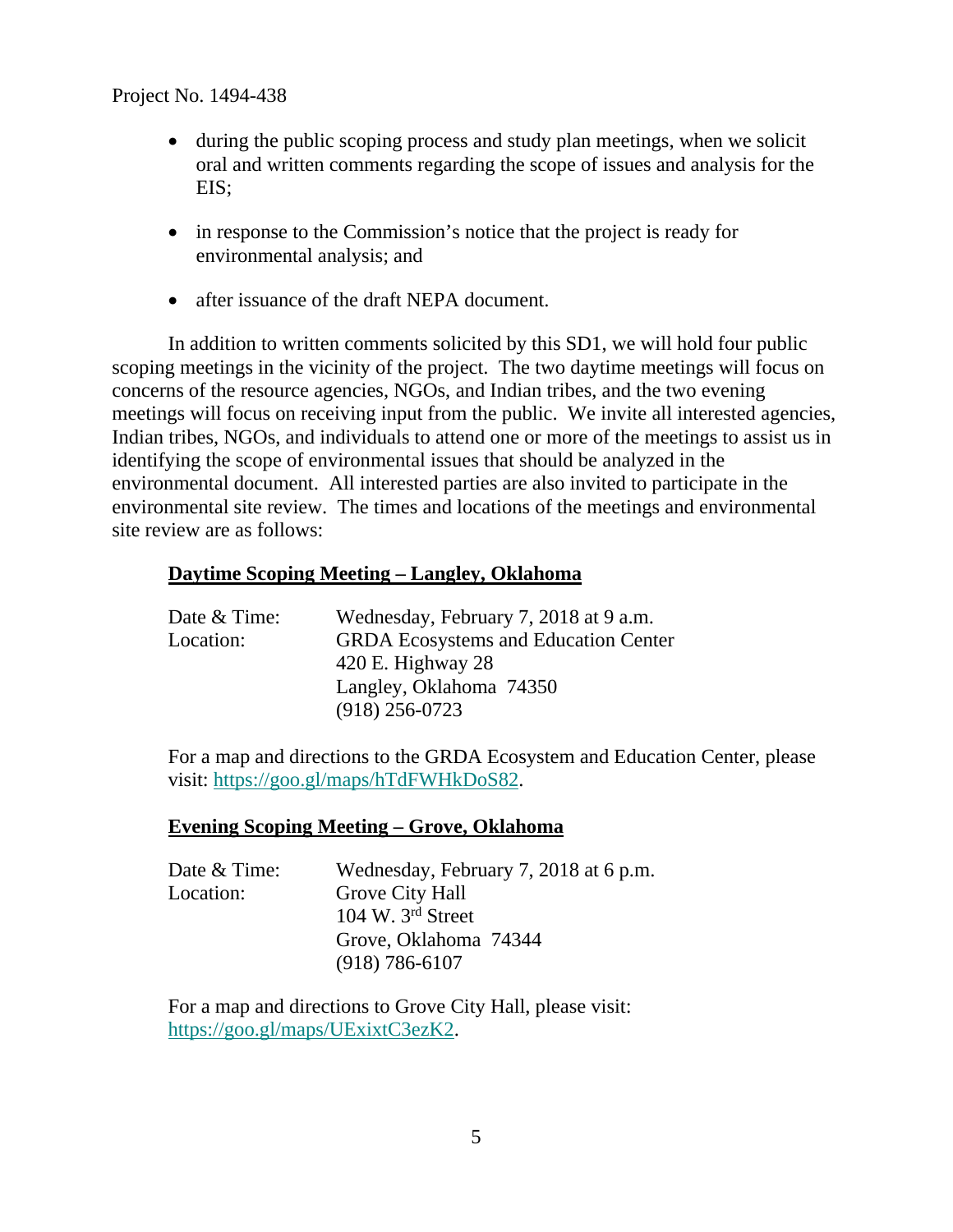#### **Evening Scoping Meeting – Miami, Oklahoma**

| Date & Time: | Thursday, February 8, 2018 at 6:00 p.m. |
|--------------|-----------------------------------------|
| Location:    | Northeastern Oklahoma A&M College       |
|              | Fine Arts Center Performance Hall       |
|              | 200 I St., NE                           |
|              | Miami, Oklahoma 74354                   |
|              | $(918) 540 - 6203$                      |
|              |                                         |

For a campus map, including the location of the Fine Arts Center and Parking, please visit: http://www.neo.edu/wp-content/uploads/2017/03/Campus-Directory-Map-2017-03.02.17.pdf.

#### **Daytime Scoping Meeting – Tulsa, Oklahoma**

| Date & Time: | Friday, February 9, 2018 at 9 a.m.            |
|--------------|-----------------------------------------------|
| Location:    | <b>GRDA</b> Engineering and Technology Center |
|              | 9933 E. 16 <sup>th</sup> Street               |
|              | Tulsa, Oklahoma                               |
|              | $(918)$ 256-5545                              |

Please RSVP to Jacklyn Jaggars, (918) 256-0723 or jjaggars@grda.com, on or before **January 31, 2018** if you plan to attend the scoping meeting in Tulsa. A map of the scoping venue can be found here: http://www.grda.com/electric/ facilities/engineering-technology-center.

#### **Environmental Site Review**

GRDA and Commission staff will conduct an Environmental Site Review (site visit) of the project on Wednesday, February 7, 2018, starting at 12:30 p.m., and ending at or about 4:30 p.m. All participants should meet at the GRDA Ecosystems and Education Center located at 420 E. Highway 28, Langley, Oklahoma 74350. Participants must notify Jacklyn Jaggars at (918) 256-0723 or jjaggars@grda.com, on or before January 31, 2018, if they plan to attend the environmental site review.

The scoping meetings will be recorded by a court reporter, and all statements (verbal and written) will become part of the Commission's public record for the project. Before each meeting, all individuals who attend, especially those who intend to make statements, will be asked to sign in and clearly identify themselves for the record. Interested parties who choose not to speak or who are unable to attend the scoping meetings may provide written comments and information to the Commission as described in section 6.0. These meetings are posted on the Commission's calendar located on the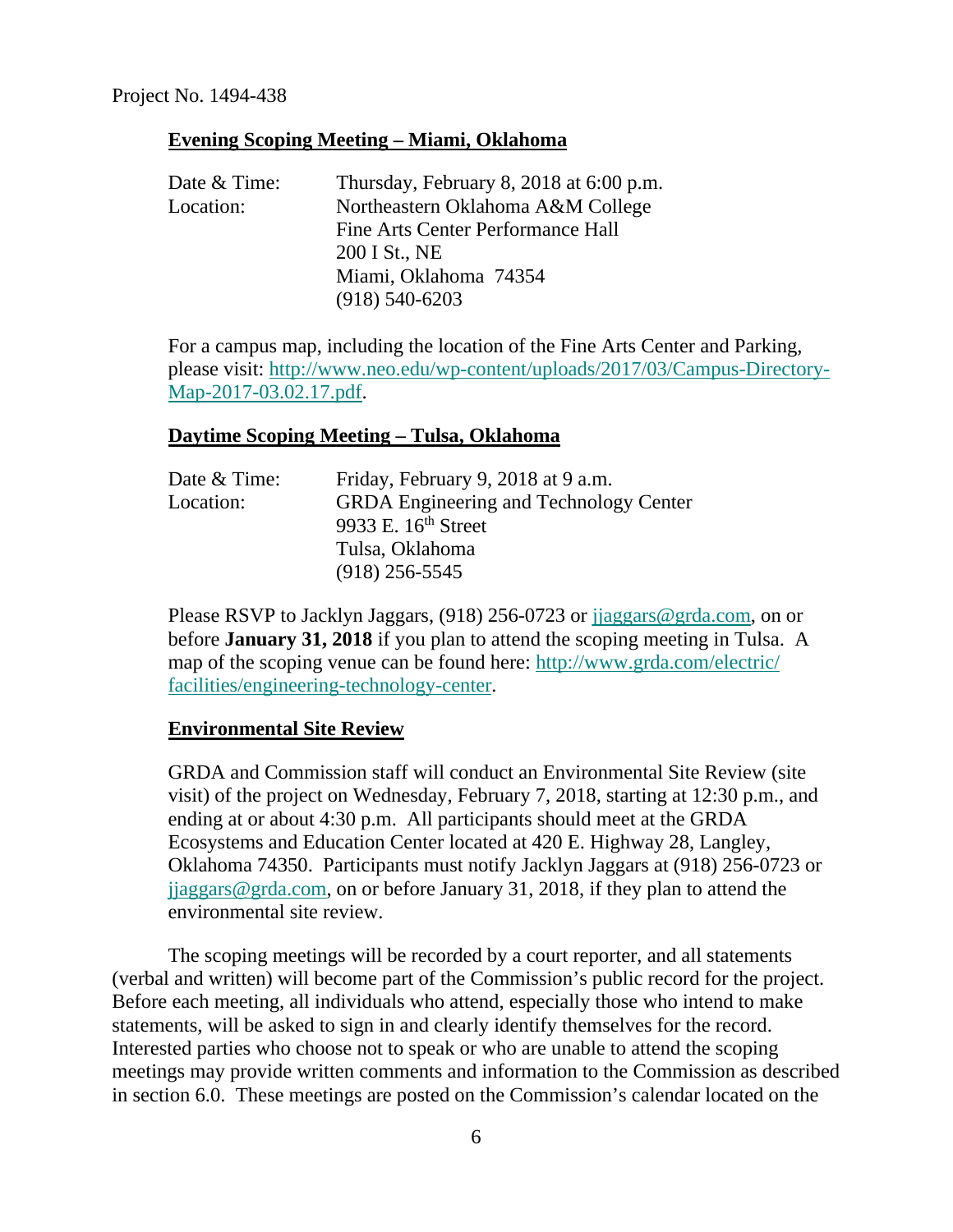internet at www.ferc.gov/EventCalendar/EventsList.aspx, along with other related information.

Meeting participants should come prepared to discuss their issues and/or concerns as they pertain to the relicensing of the Pensacola Project. It is advised that participants review the PAD in preparation for the scoping meetings. Copies of the PAD are available for review at the Commission in the Public Reference Room or may be viewed on the Commission's website (www.ferc.gov), using the "eLibrary" link. Enter the docket number, P-1494, to access the documents. For assistance, contact FERC Online Support at FERCOnlineSupport@ferc.gov or toll free at 1-866-208-3676, or for TTY, (202) 502-8659. A copy of the PAD can be inspected and reproduced during regular business hours at the following address: GRDA Ecosystems and Education Center, 420 E. Highway 28, Langley, Oklahoma 74350.

Following the scoping meetings and comment period, all issues raised will be reviewed and decisions made as to the level of analysis needed. If preliminary analysis indicates that any issues presented in this scoping document have little potential for causing significant effects, the issue(s) will be identified and the reasons for not providing a more detailed analysis will be given in the NEPA document.

If we receive no substantive comments on SD1, then we will not prepare a Scoping Document 2 (SD2). Otherwise, we will issue SD2 to address any substantive comments received. The SD2 will be issued for informational purposes only; no response will be required. The NEPA document will address recommendations and input received during the scoping process.

#### **3.0 PROPOSED ACTION AND ALTERNATIVES**

In accordance with NEPA, the environmental analysis will consider the following alternatives, at a minimum: (1) the no-action alternative, (2) the applicant's proposed action, and (3) alternatives to the proposed action.

#### **3.1 NO-ACTION ALTERNATIVE**

Under the no-action alternative, the Pensacola Project would continue to operate as required by the current project license (i.e., there would be no change to the existing environment). No new environmental protection, mitigation, or enhancement measures would be implemented. This alternative is the baseline environmental conditions for comparison with other alternatives.

#### **3.1.1 Existing Project Facilities**

The existing Pensacola Project includes: (1) a reinforced-concrete dam consisting of a 4,284-foot-long, multiple arch section, an 861-foot-long spillway containing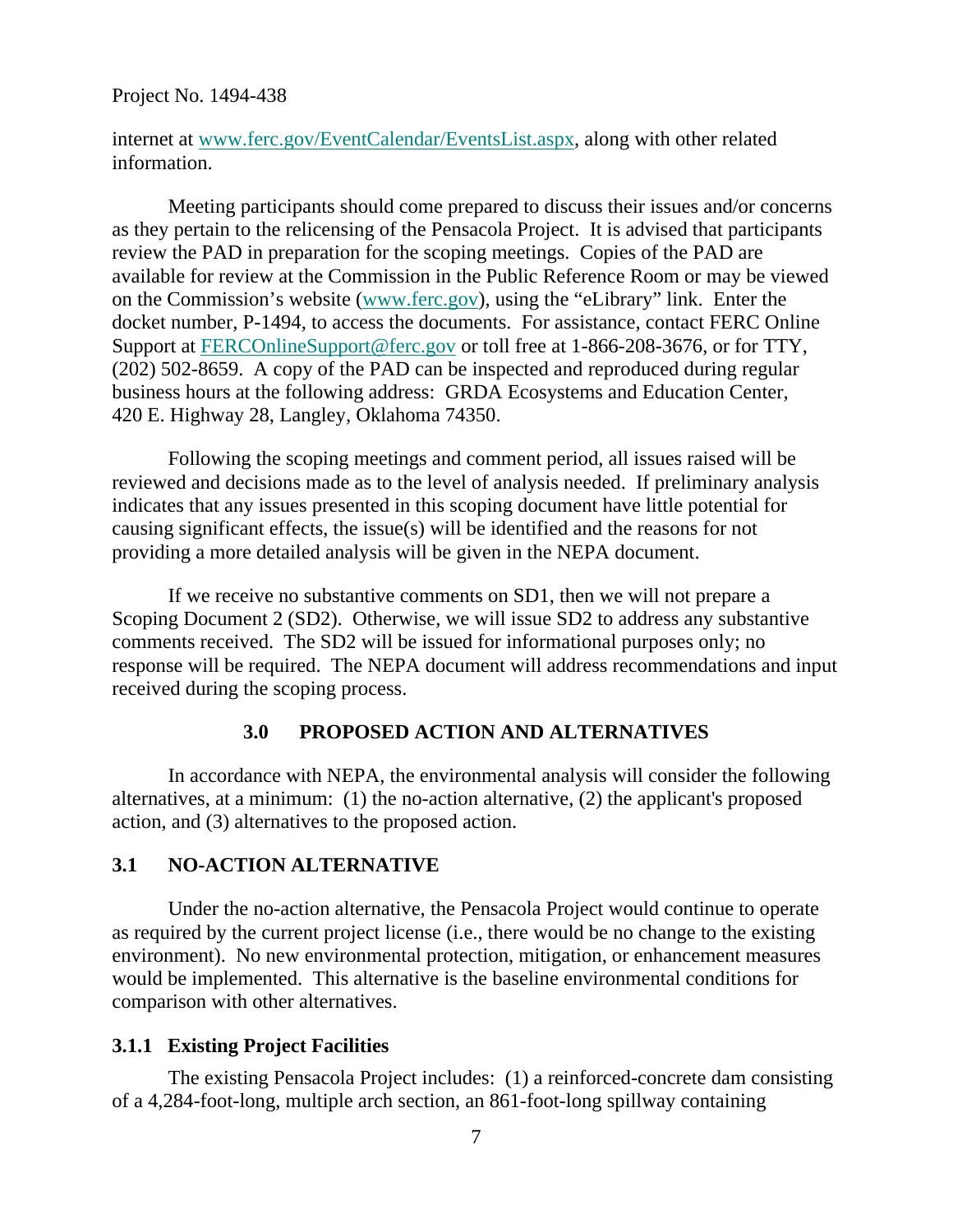21 Tainter or radial gates, a 451-foot-long, non-overflow gravity section, and two nonoverflow abutments having an overall length of 5,950 feet and a maximum height of 147 feet; (2) two auxiliary spillways, which are located about 1 mile east of the main dam, having a total length of 886 feet and containing 21 Tainter gates; (3) a reservoir—known as Grand Lake O' the Cherokees (Grand Lake)—with a surface area of 46,500 acres and a storage capacity of 1,680,000 acre-feet at a water surface elevation of 745 feet Pensacola Datum;<sup>5</sup> (4) six 15-foot-diameter and one 3-foot-diameter steel penstocks supplying flow to six turbine-generators of 17,446-kilowatt capacity<sup>6</sup> each and one turbine-generator of 500-kilowatt capacity located in a powerhouse immediately downstream from the dam; (5) an approximate 300-foot-wide tailrace and an 850-footwide spillway channel, both about 1.5 miles long; (6) six 450 to 650-foot-long, 13.8-kV generator leads connecting the turbine-generator units in the powerhouse to the project switching station; and (7) appurtenant facilities.

## **3.1.2 Existing Project Operation**

As licensed, the project serves multiple purposes, including hydropower generation, water supply, public recreation, and wildlife enhancement. To balance the multiple uses of the reservoir, GRDA operates the project to target reservoir surface elevations known as the project's rule curve. The Commission approved a revised rule curve on August 15, 2017.**<sup>7</sup>** Table 1 presents the target elevations during the year per the revised rule curve.

 $\overline{a}$ 

**<sup>5</sup>** Pensacola Datum is 1.07 feet higher than National Geodetic Vertical Datum (NGVD), which is a national standard for measuring elevations above sea level.

**<sup>6</sup>** GRDA updated the units between 1999 and 2003. This number represents the current Commission-authorized installed capacity of the upgraded units.

**<sup>7</sup>** 160 FERC ¶ 61,001 (2017).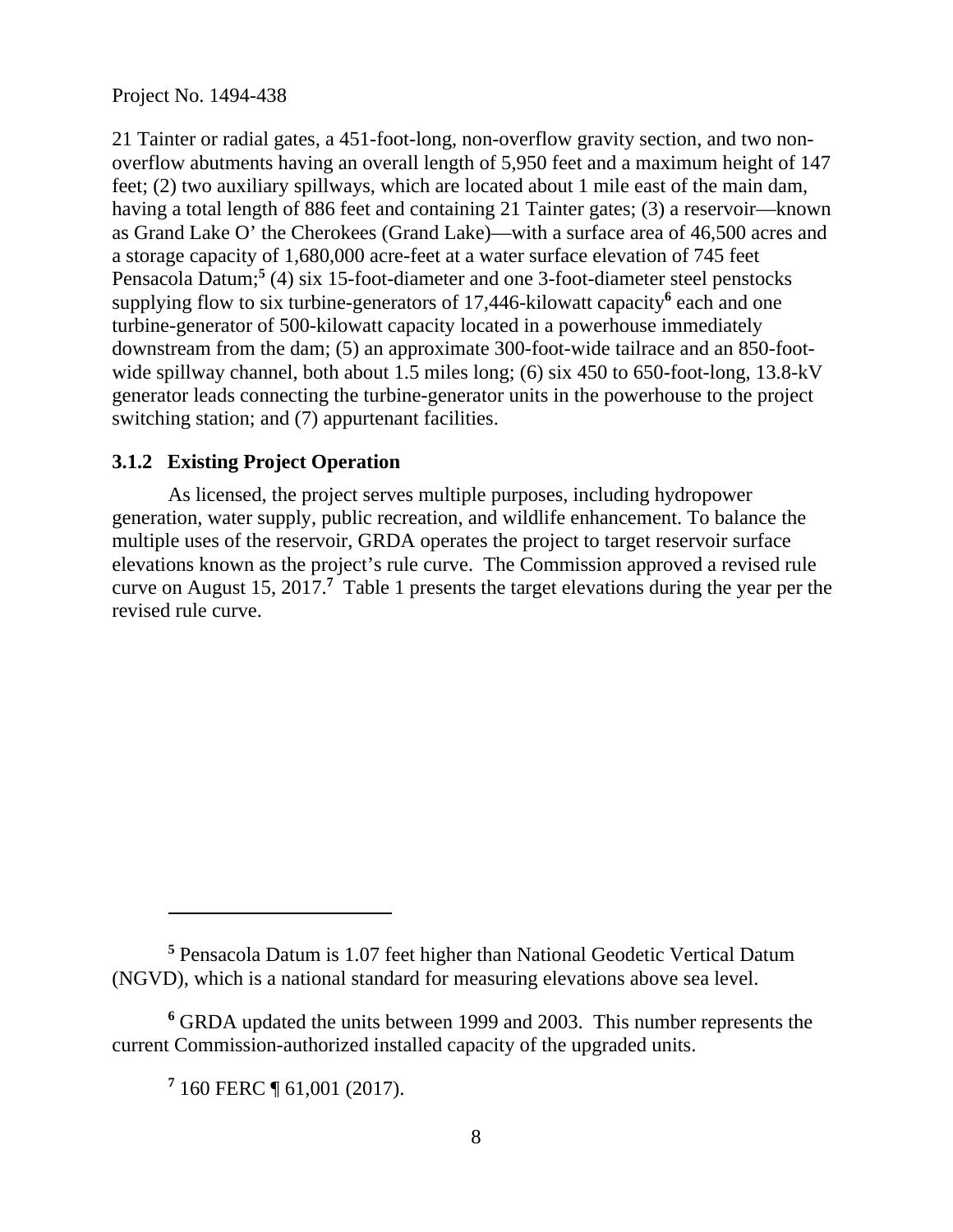| <b>Period</b>                     | <b>Reservoir Elevation</b><br>(feet) |
|-----------------------------------|--------------------------------------|
| January 1 through April 30        | Maintain elevation at 742            |
| May 1 through May 31              | Raise elevation from 742 to 744      |
| June 1 through July 31            | Maintain elevation at 744            |
| August 1 through August 15        | Lower elevation from 744 to 743      |
| August 16 through September 15    | Maintain elevation at 743            |
| September 16 through September 30 | Lower elevation from 743 to 742      |
| October 1 through April 30        | Maintain elevation at 742            |

#### **Table 1. Target Elevations for the Pensacola Project**

For purposes of flood control in the Grand River Basin, the Corps, Tulsa District, manages an expansive system of 11 large reservoirs, of which Grand Lake is one located in the middle of the flood control system. Upstream of the Pensacola Project, the Corps manages three federal reservoirs—Marion, Council Grove, and John Redmond—with a combined storage capacity of approximately 465,000 acre-feet. Downstream of Grand Lake and GRDA's Lake Hudson (Markham Ferry Hydroelectric FERC Project No. 2183), the Corps manages Fort Gibson Reservoir (919,000 acre-feet) on the Grand River prior to its confluence with the Arkansas River.

The flood control pool associated with Grand Lake consists of the storage volume available between the target pool elevation, which varies seasonally between 741 and 744 feet, and the upper elevation of 755 feet. As part of its flood control operations, the Corps holds flowage easements between the elevations of 755 and 760 feet. These easements are in the process of being transferred to GRDA.<sup>8</sup> When reservoir elevations are either within the flood control pool (i.e., above elevation 745 feet) or projected to rise into the flood control pool, the Corps directs the water releases from the dam under the terms of section 7 of the Flood Control Act of 1944,**<sup>9</sup>** as defined in the guiding protocol of the 1992 Letter of Understanding and Water Control Agreement between GRDA and the Corps. When directed by the Corps to make lake releases, GRDA first discharges as much water as possible through the project's hydropower units. Once the project has reached the powerhouse's maximum hydraulic capacity, the Corps may direct GRDA to

**<sup>8</sup>** Section 1321 of the Water Infrastructure Improvements for the Nation Act, Pub. L. No. 114-322, 130 Stat. 1705 (2016).

**<sup>9</sup>** Pub. L. No. 78-534, 58 Stat. 890, 33 U.S.C. § 709 (2012).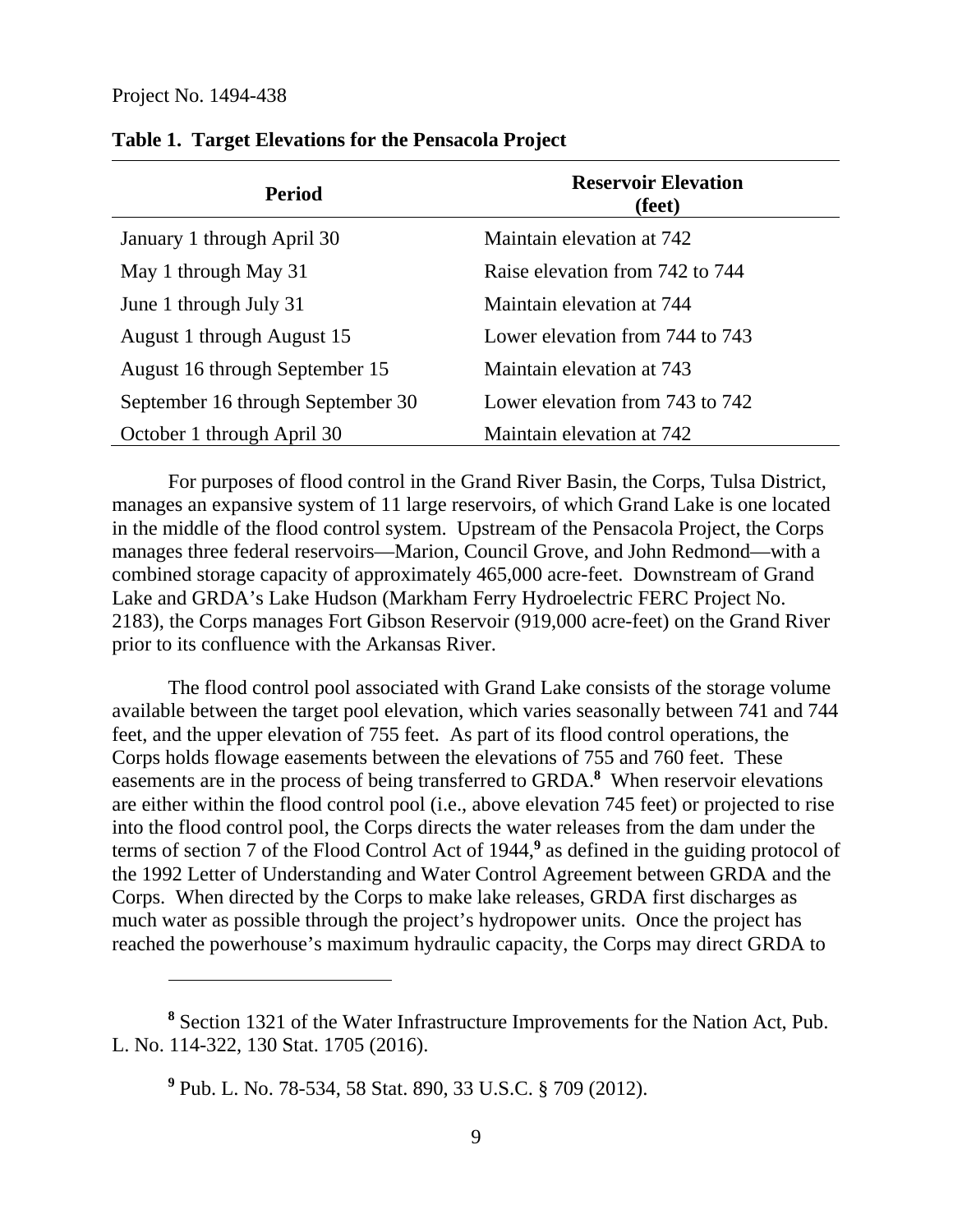open one or more spillway gates if the conservation pool is still rising, but typically not unless the water surface elevation exceeds or is projected to exceed 745 feet. The Corps will then determine whether additional gates need to be opened. The target discharge rate at any time is based on the current Grand Lake water surface elevation, the current estimated Grand Lake inflow rate, and the amount of projected flooding downstream in the Grand or Arkansas River Basins.

The operating goal of the project is to use any water in the project's flood control pool for power generation, up to the maximum hydraulic capacity of the turbines, whenever possible. Typically, GRDA does not operate the project's hydropower units when the Grand Lake water surface elevation is below target.

GRDA also manages environmental resources at the project pursuant to plans for: dissolved oxygen monitoring and enhancement, gray bat compliance, fish and waterfowl habitat management, vegetation management, recreation management, and shoreline management.

## **3.2 LICENSEE'S PROPOSALS**

### **3.2.1 Proposed Project Facilities and Operation**

GRDA proposes to continue to operate and maintain the project as required by its existing license. GRDA does not propose to construct any new project facilities or to modify any existing project facilities at this time. GRDA proposes to use pre-filing ILP to evaluate the need for modifications to project facilities or operations.

### **3.2.2 Proposed Environmental Measures**

GRDA is currently proposing to continue operating the project with the environmental protection, mitigation, and enhancement (PM&E) measures described in the following section. The potential need for additional PM&E measures will be evaluated during the relicensing process.

#### **Geological and Soil Resources**

- Continue to implement the Shoreline Management Plan to control erosion and sedimentation within the project boundary.
- Continue to implement the Vegetation Management Plan to control erosion and sedimentation within the project boundary.

#### **Water Resources**

• Continue to operate the project for maintenance of water supply, to the extent practicable.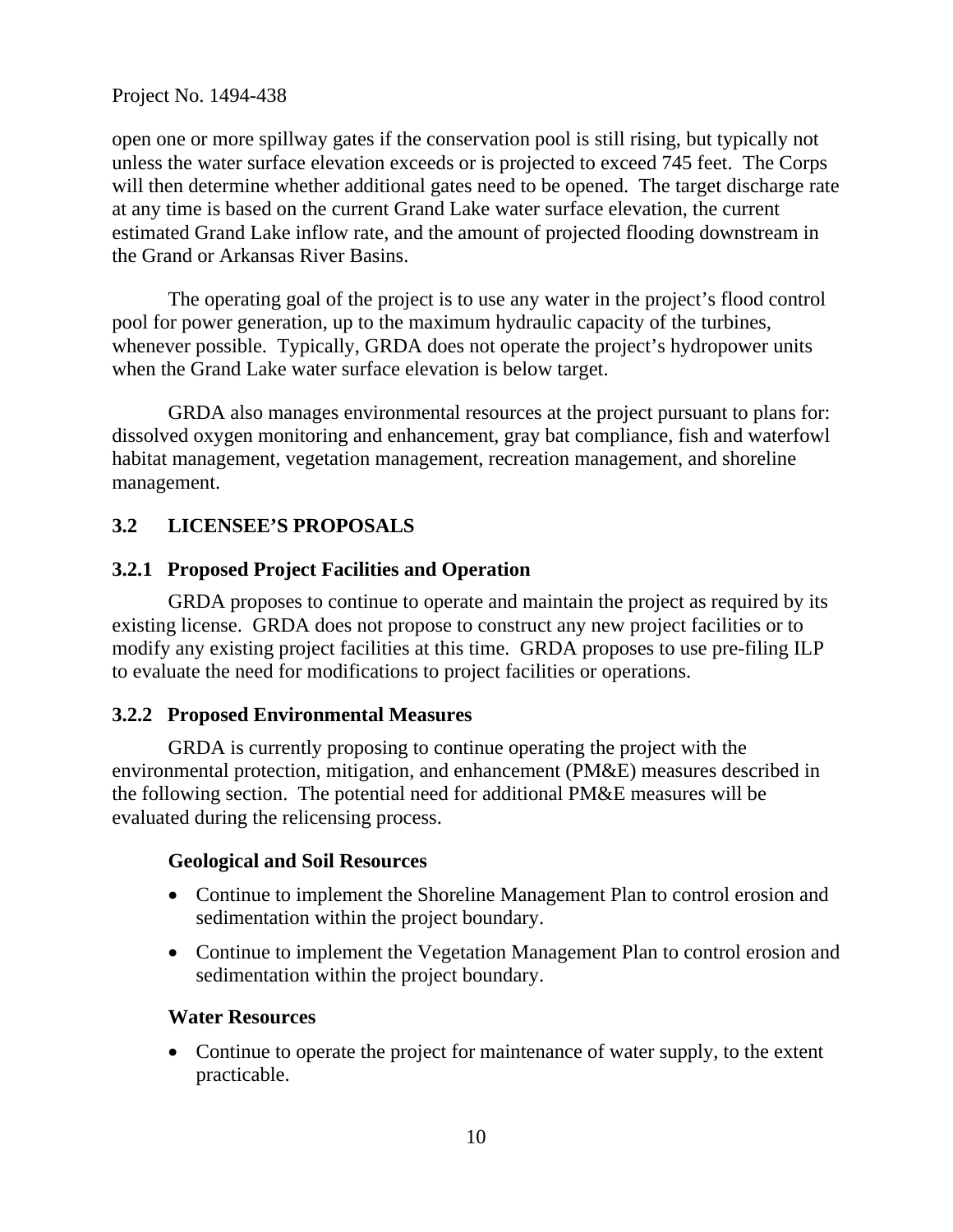#### **Fish and Aquatic Resources**

• Continue to implement the existing Fish and Waterfowl Habitat Management Plan.

#### **Terrestrial Resources**

- Continue to implement the Vegetation Management Plan to preserve and protect botanical resources in the project area.
- Continue to implement the Shoreline Management Plan to preserve and protect terrestrial resources in the project area.
- Continue to implement the existing Fish and Waterfowl Habitat Management Plan.

#### **Threatened and Endangered Species**

• Continue to implement the Gray Bat Compliance Plan and cave monitoring to protect the endangered gray bat.

#### **Recreation Resources**

• Continue to implement the Recreation Management Plan for management of the project's five formal recreation sites and informal public access at the project.

### **Land Use**

• Continue to implement the project's Shoreline Management Plan to manage land use and protect resources within the project boundary.

### **3.3 DAM SAFETY**

It is important to note that dam safety constraints may exist and should be taken into consideration in the development of proposals and alternatives considered in the pending proceeding. For example, proposed modifications to the dam structure, such as the addition of flashboards or fish passage facilities, could impact the integrity of the dam structure. As the proposal and alternatives are developed, the applicant must evaluate the effects and ensure that the project would meet the Commission's dam safety criteria found in Part 12 of the Commission's regulations and the Engineering Guidelines (http://www.ferc.gov/industries/hydropower/safety/guidelines/eng-guide.asp).

### **3.4 ALTERNATIVES TO THE PROPOSED ACTION**

 Commission staff will consider and assess alternative recommendations for operational or facility modifications, as well as PM&E measures identified by the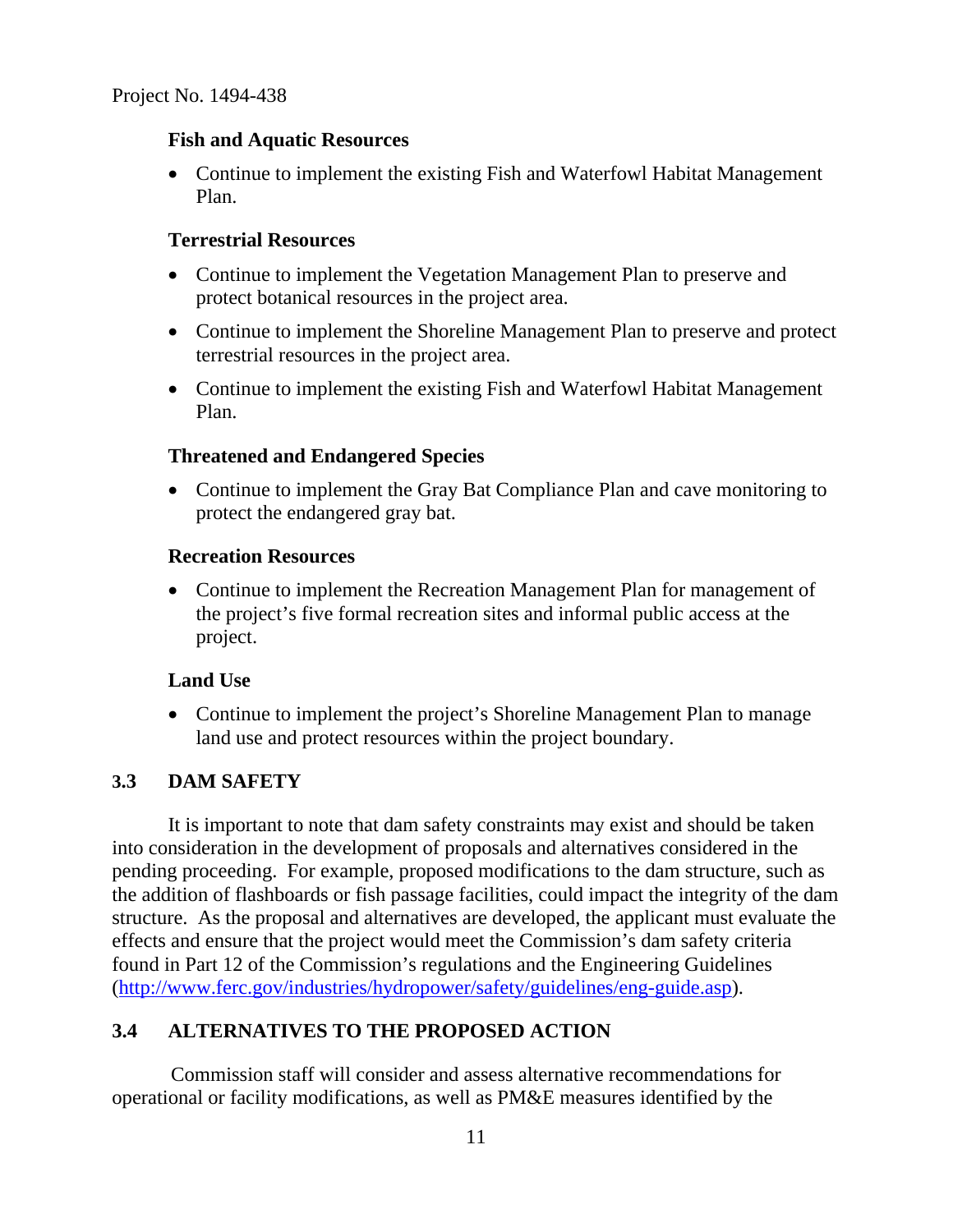Commission, the agencies, Indian tribes, NGOs, and the public.

# **3.5 ALTERNATIVES CONSIDERED BUT ELIMINATED FROM DETAILED STUDY**

At present, we propose to eliminate the following alternatives from detailed study in the NEPA document.

## **3.5.1 Federal Government Takeover**

In accordance with section 16.14 of the Commission's regulations, a federal department or agency may file a recommendation that the United States exercise its right to take over a hydroelectric power project with a license that is subject to sections 14 and 15 of the FPA.**<sup>10</sup>** We do not consider federal takeover to be a reasonable alternative. Federal takeover of the project would require congressional approval. While that fact alone would not preclude further consideration of this alternative, there is currently no evidence showing that federal takeover should be recommended to Congress. No party has suggested that federal takeover would be appropriate, and no federal agency has expressed interest in operating the project.

## **3.5.2 Non-power License**

A non-power license is a temporary license the Commission would terminate whenever it determines that another governmental agency is authorized and willing to assume regulatory authority and supervision over the lands and facilities covered by the non-power license. At this time, no governmental agency has suggested a willingness or ability to take over the project. No party has sought a non-power license, and we have no basis for concluding that the project should no longer be used to produce power. Thus, we do not consider a non-power license a reasonable alternative to relicensing the project.

### **3.5.3 Project Decommissioning**

Decommissioning of the project could be accomplished with or without dam removal. Either alternative would require denying the relicense application and surrender or termination of the existing license with appropriate conditions. There would be significant costs involved with decommissioning the project and/or removing any project facilities. The project provides a viable, safe, and clean renewable source of power to the

**<sup>10</sup>** 16 U.S.C. §§ 791(a)-825(r).

 $\overline{a}$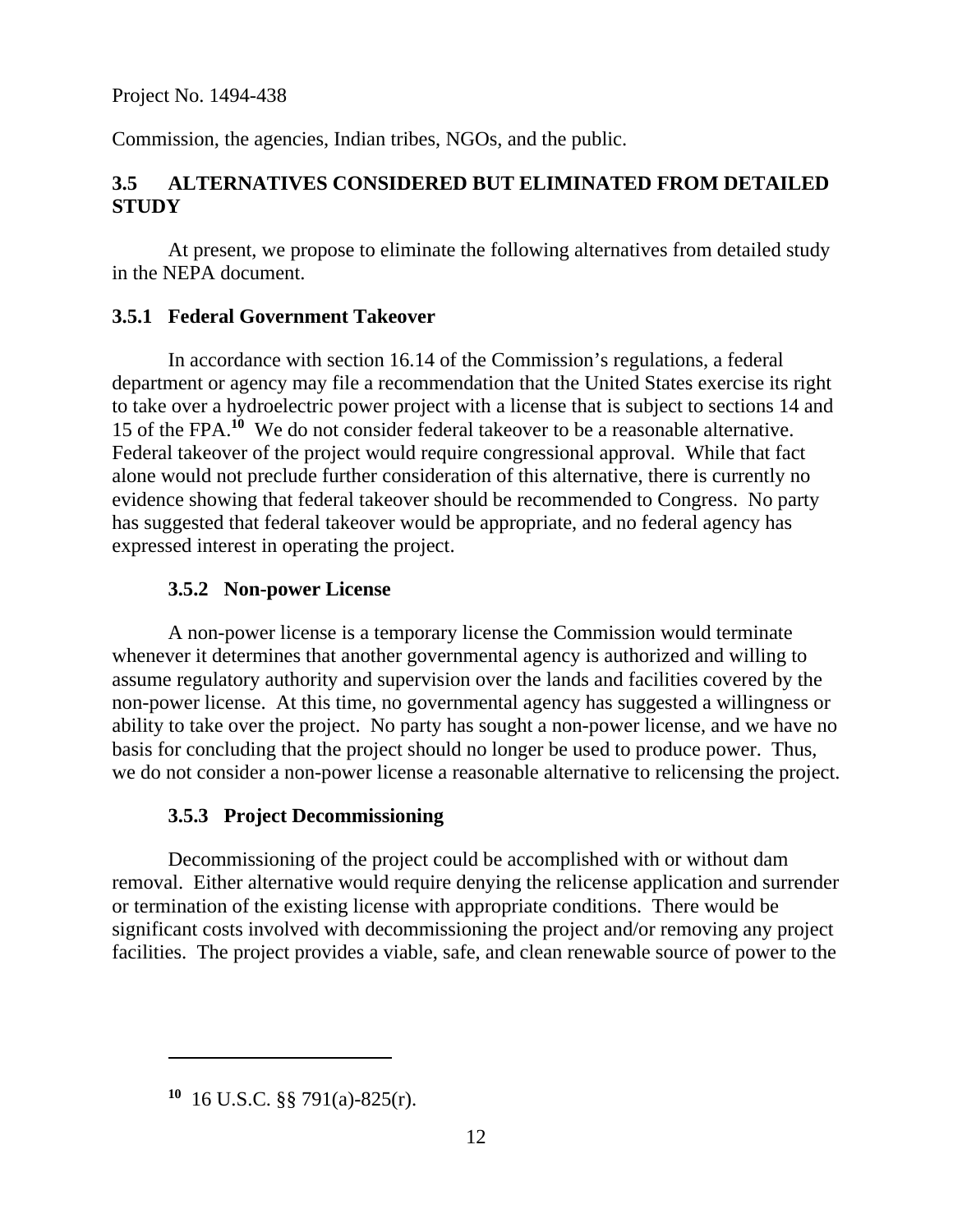region. With decommissioning, the project would no longer be authorized to generate power.

No party has suggested project decommissioning would be appropriate in this case, and we have no basis for recommending it. Thus, we do not consider project decommissioning a reasonable alternative to relicensing the project with appropriate environmental measures.

#### **4.0 SCOPE OF CUMULATIVE EFFECTS AND SITE-SPECIFIC RESOURCE ISSUES**

### **4.1 CUMULATIVE EFFECTS**

According to the Council on Environmental Quality's regulations for implementing NEPA (40 C.F.R. 1508.7), a cumulative effect is the effect on the environment that results from the incremental effect of the action when added to other past, present and reasonably foreseeable future actions, regardless of what agency (federal or non-federal) or person undertakes such other actions. Cumulative effects can result from individually minor but collectively significant actions taking place over a period of time, including hydropower and other land and water development activities.

#### **4.1.1 Resources that could be Cumulatively Affected**

Based on information in the PAD for the Pensacola Project, and preliminary staff analysis, we have identified geology and soils, water quantity, land use, and cultural resources as resources that could be cumulatively affected by the proposed continued operation and maintenance of the Pensacola Project in combination with other hydroelectric projects and other activities in the Grand River Basin.

### **4.1.2 Geographic Scope**

Our geographic scope of analysis for cumulatively affected resources is defined by the physical limits or boundaries of: (1) the proposed action's effect on the resources, and (2) contributing effects from other hydropower and non-hydropower activities within the Grand River Basin. Because the proposed actions would affect the resources differently, the geographic scope for each resource may vary.

We have tentatively identified the geographic scope for geology and soils to include the Grand River Basin, which extends approximately 66 miles upstream from the Pensacola Dam, to the Markham Ferry Project, located approximately 30 river miles downstream of the Pensacola Project. We chose this geographic scope because the collective operation and maintenance of the project, in combination with other developmental and non-developmental uses of the Grand River Basin, may cumulatively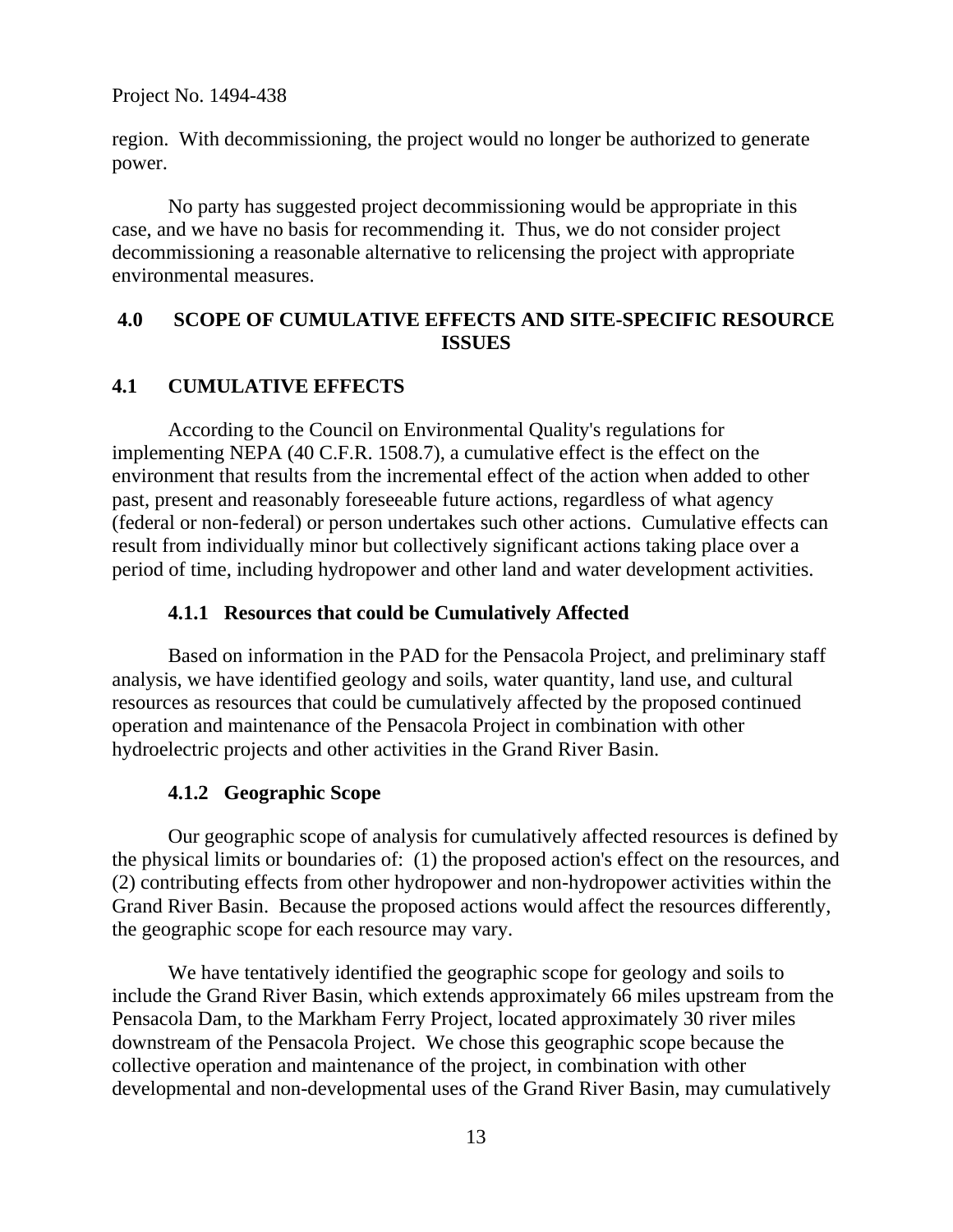affect geology and soil resources in the Grand River.

We have tentatively identified the geographic scope for water quantity to include the system of 11 dams managed by the Corps for the purposes of flood control. This system extends upstream from the Pensacola Project, in include Marion, Council Grove, and John Redmond Reservoirs and downstream from Grand Lake to Fort Gibson Reservoir on the Grand River prior to its confluence with the Arkansas River. We have chosen this geographic scope of analysis because it includes the entirety of the Grand River Basin that is managed for flood control purposes. The Corps' flood control operations in the Basin have the potential to both directly and cumulatively affect water quantity at Grand Lake.

We have tentatively identified the geographic scope for land use and cultural resources as the Grand Lake Reservoir, to elevation 760, as well as any adjacent upland areas that are periodically inundated by Grand Lake. We have chosen this geographic scope for land use and cultural resources because existing operation and maintenance of the project, in combination with other developmental and non-developmental activities within the Grand River Basin, may cumulatively affect use of lands adjacent to the reservoir or cultural resources located on lands adjacent to the reservoir, including by flooding of adjacent lands.

#### **4.1.3 Temporal Scope**

The temporal scope of our cumulative effects analysis in the EIS will include a discussion of past, present, and reasonably foreseeable future actions and their effects on each resource that could be cumulatively affected. Based on the potential term of a new license, the temporal scope will look 30 to 50 years into the future, concentrating on the effect on the resources from reasonably foreseeable future actions. The historical discussion will, by necessity, be limited to the amount of available information for each resource. The quality and quantity of information, however, diminishes as we analyze resources further away in time from the present.

#### **4.2 RESOURCE ISSUES**

In this section, we present a preliminary list of environmental issues to be addressed in the EIS. We identified these issues, which are listed by resource area, by reviewing the PAD and the Commission's record for the Pensacola Project. This list is not intended to be exhaustive or final, but contains the issues raised to date. After the scoping process is complete, we will review the list and determine the appropriate level of analysis needed to address each issue in the EA. Those issues identified by an asterisk (\*) will be analyzed for both cumulative and site-specific effects.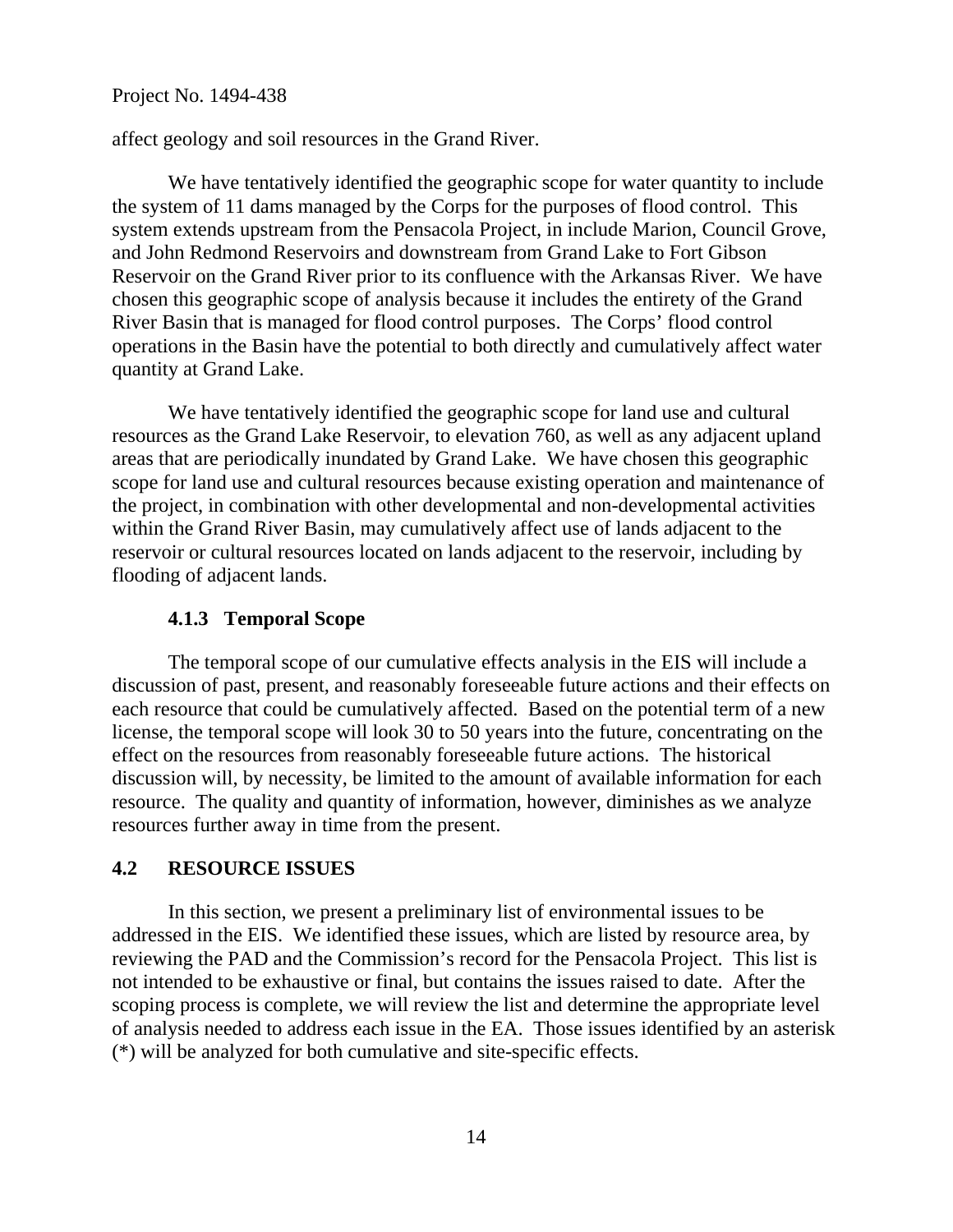### **4.2.1 Geology and Soil Resources**

- Effects of project operation and maintenance on soil erosion and shoreline erosion.\*
- Effects of project operations on sedimentation within the project boundary.\*

### **4.3.2 Water Resources**

- Effects of project operation for both power generation and flood control on water quantity, including its relationship to reservoir level, flooding upstream and downstream of the Pensacola Dam, and drought/low flow periods.\*
- Effects of project operations on water quality, particularly on dissolved oxygen and temperature.

## **4.3.3 Fish and Aquatic Resources**

- Effects of project operations (including fluctuations in water levels, and downstream releases) on aquatic habitat and resources in the project's vicinity (e.g., resident and migratory fish populations; fish spawning, rearing, feeding, and overwintering habitats; mussels and macroinvertebrate populations and habitat).
- Effects of entrainment on fish populations at the project.
- Effects of project operation and maintenance activities and project-related recreation on non-native invasive aquatic species, including zebra mussels (*Driessena polymorpha*) and Asian clams (*Corbicula fluminea*).

### **4.3.4 Terrestrial Resources**

- Effects of the frequency, timing, amplitude, and duration of reservoir fluctuations and flow releases from the project on riparian, wetland, and littoral vegetation community types.
- Effects of project operation and maintenance activities (e.g., road and facility maintenance) and project-related recreation on wildlife and wildlife habitat.
- Effects of project operation and maintenance on avian species, including avian electrocution and collision with project generator leads.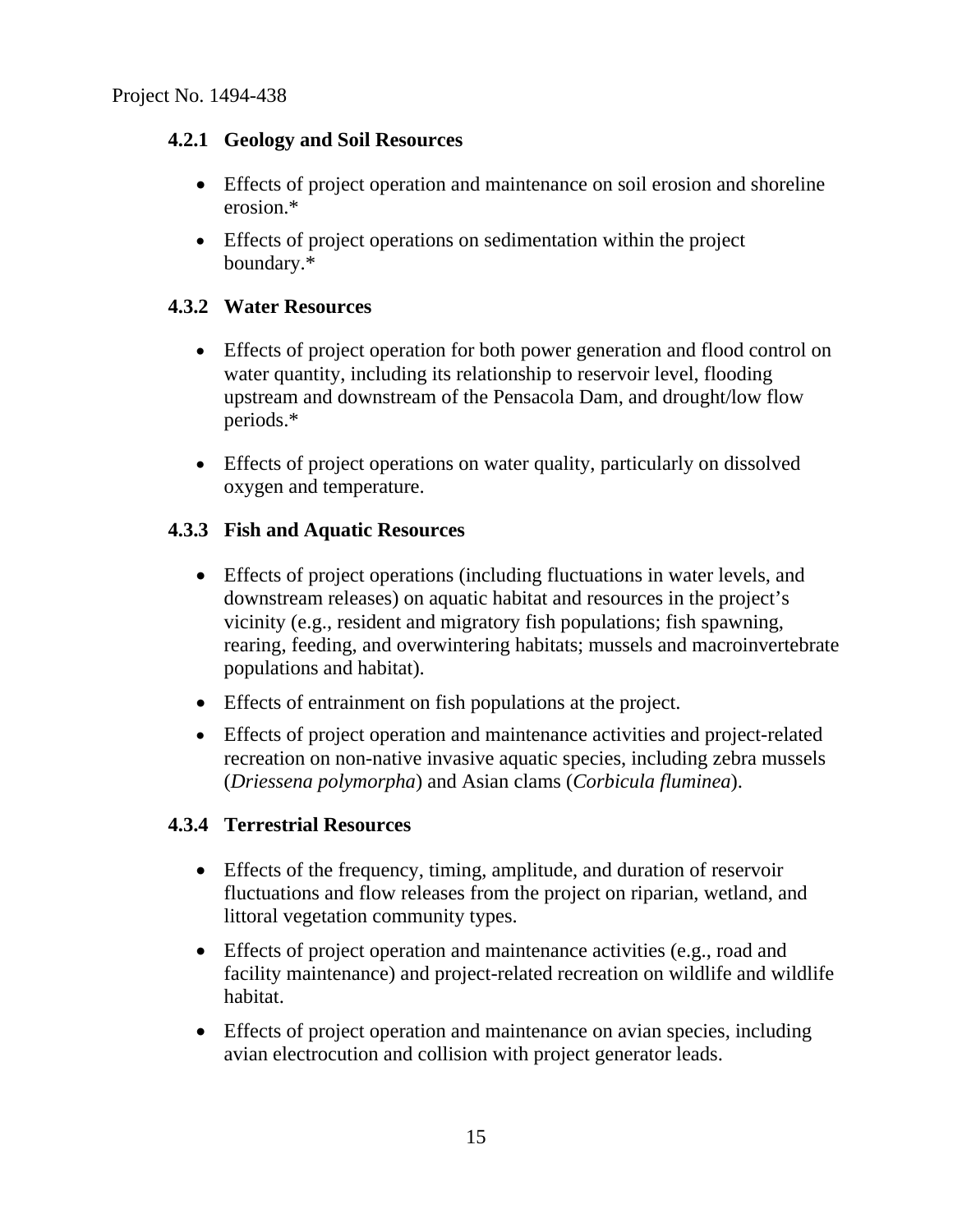Effects of project operation and maintenance activities and project-related recreation on non-native invasive botanical and wildlife species.

# **4.3.5 Threatened and Endangered Species**<sup>11</sup>

- Effects of project operation and maintenance on federally listed endangered, threatened, and candidate fish and aquatic species including: Neosho madtom (*Noturus placidus*), Ozark cavefish (*Amblyopsis rosea*), Neosho mucket (*Lampsilis rafinesqueana*), rabbitsfoot mussel (*Quadrula cylindrica*), winged mapleleaf (*Quadrula fragosa)*, and Arkansas darter (*Etheostoma cragini*).
- Effects of project fluctuations and flow releases from the project on federally listed endangered and threatened wildlife and plant species including: western prairie fringed orchid (*Planthera praeclara*), gray bat (*Myotis grisescens*), Indiana bat (*Myotis sodali*), northern long-eared bat (*Myotis septentrionalis*), Ozark big-eared bat (*Corynorhinus townsendii ingens*), piping plover (*Charadrius melodus*), rufa red knot (*Calidris canutus rufa*), and American burying beetle (*Nicrophorus americanus*).

## **4.3.6 Recreation**

- Whether existing recreation facilities and public access are adequate to meet current and future recreation demand.
- Effects of project operation (reservoir fluctuation) on access to existing recreation facilities.
- Adequacy of the existing Recreation Management Plan to manage development and use of the project's recreation facilities.

# **4.3.7 Land Use**

 $\overline{a}$ 

• Adequacy of existing Shoreline Management Plan to control non-project use of project lands (e.g., permitting piers, boat docks, and other facilities).

**<sup>11</sup>** With the exception of the Arkansas darter and western prairie fringed orchid, all of the species listed in this section were included in the U.S. Fish and Wildlife Service's (FWS) official species list for the Pensacola Project generated on FWS's ECOS-IPaC website (https://ecos.fws.gov/ipac/) on January 10, 2018, and filed on January 11, 2018. The Arkansas darter and western prairie fringed orchid were identified by GRDA in its PAD.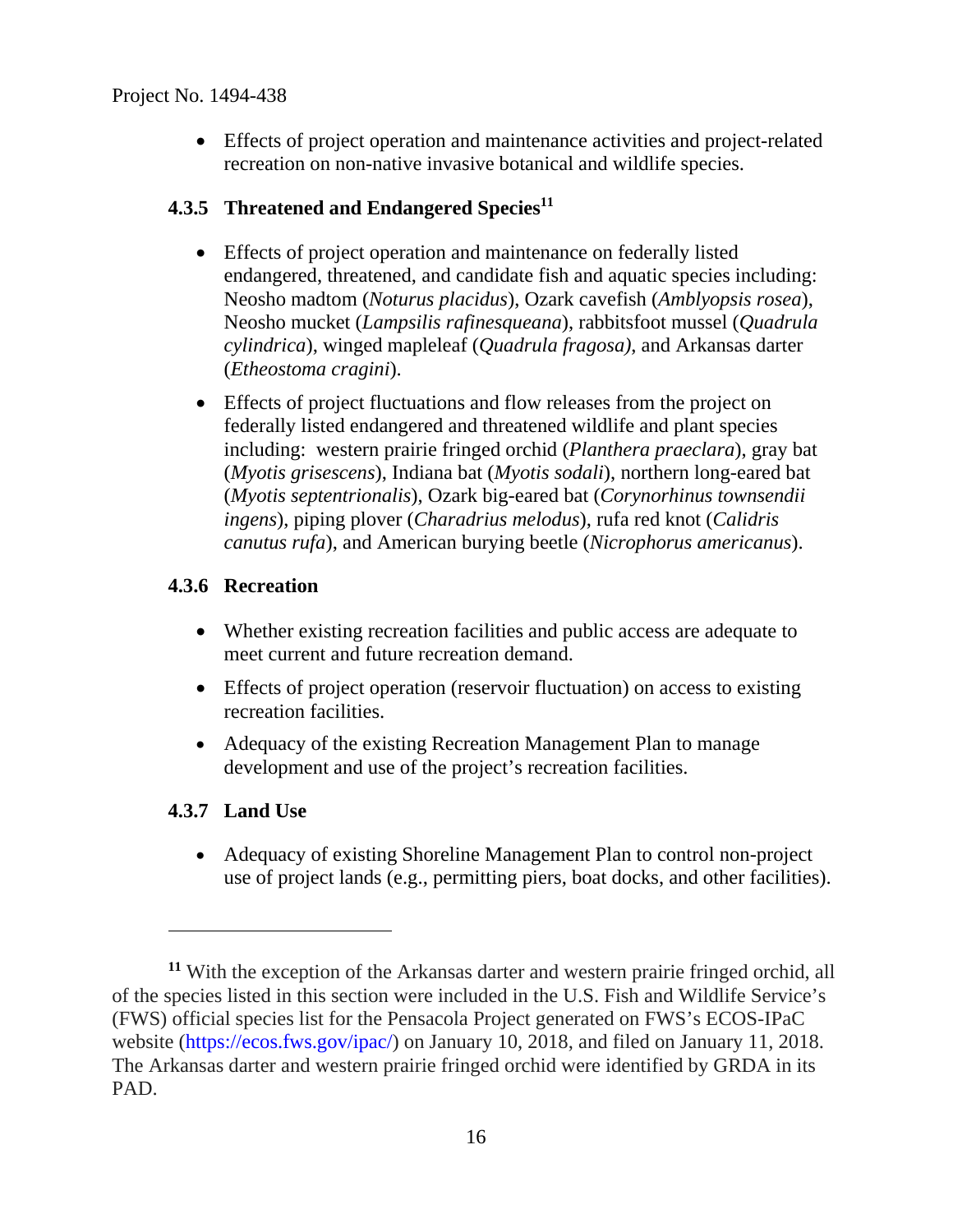- Adequacy of the existing Shoreline Management Plan to protect environmental and cultural resources at the project.
- Effects of project operations on adjacent tribal lands.\*

## **4.3.8 Aesthetic Resources**

At this time we have not identified any aesthetic resource issues.

### **4.3.9 Socioeconomic Resources**

 Effects of any proposed changes in project operation or maintenance on socioeconomic resources.

## **4.3.10 Cultural Resources**

- Effects of the project operation and maintenance on historic and archeological resources that may be eligible for inclusion in the National Register of Historic Places.\*
- Effects of project operation and maintenance on properties of traditional religious and cultural importance to Indian tribes.\*

### **4.3.11 Developmental Resources**

 Effects of potential operational changes on the energy and capacity benefits of the projects, and effects of protection, mitigation, and enhancement measures on the cost of project power.

# **5.0 PROPOSED STUDIES**

Initial study proposals from GRDA are identified by resource area, below in Table 2, and in the PAD. Further studies may need to be added to this list based on comments provided to the Commission and the licensees from agencies, Indian tribes and interested parties during the study planning process.

| <b>Resource Area and Issue</b> | <b>GRDA's Proposed Study</b>                                                                                                                                    |
|--------------------------------|-----------------------------------------------------------------------------------------------------------------------------------------------------------------|
| Geologic and Soil Resources    | Incorporate and supplement existing<br>information into a comprehensive hydraulic<br>model to evaluate issues of sedimentation<br>in the flood inundation area. |

**Table 2. Initial Study Proposals by Project Applicant (Source: PAD)**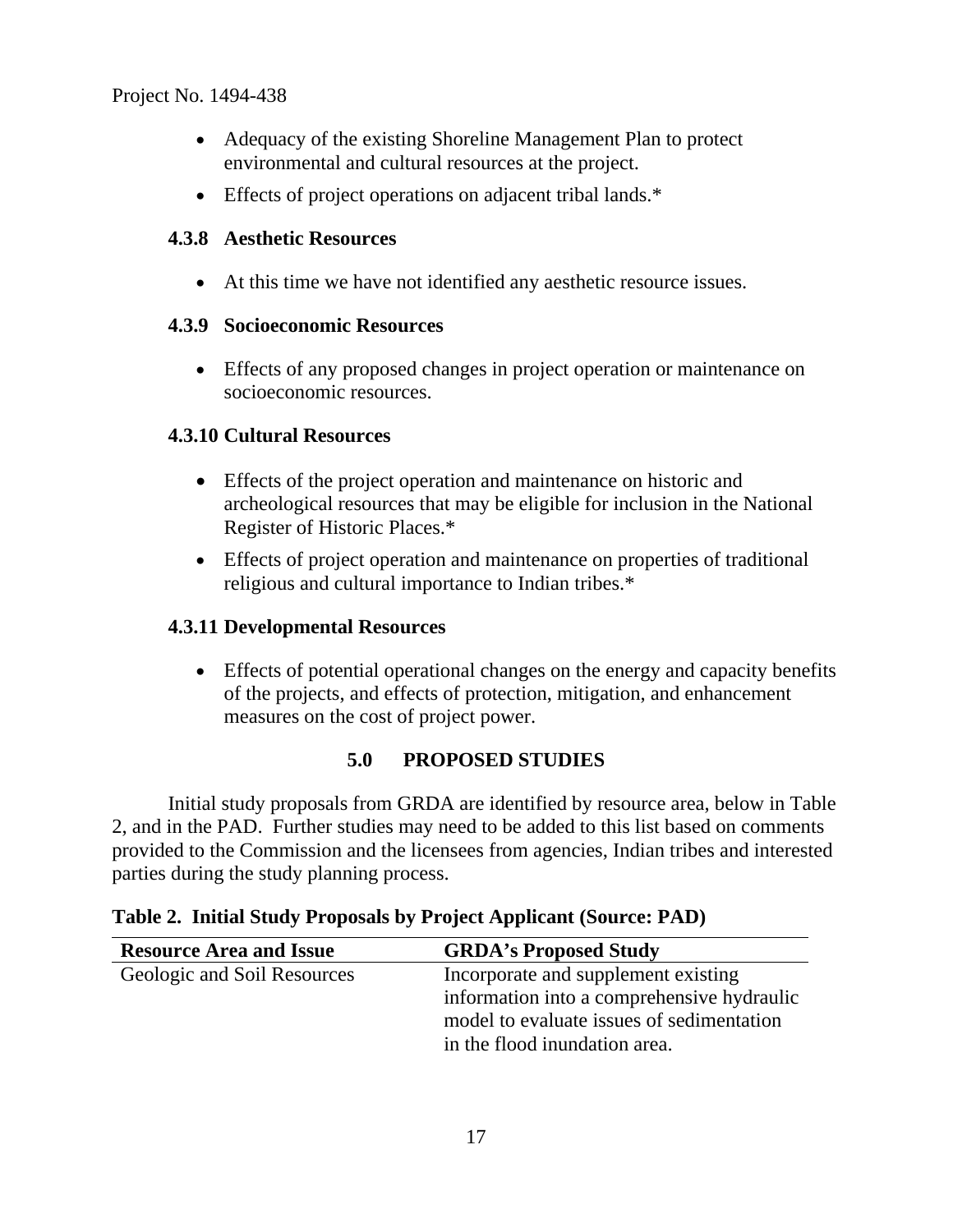| Recreation                     | Conduct a recreation facilities inventory<br>and use survey.                                                                                                                                                                              |
|--------------------------------|-------------------------------------------------------------------------------------------------------------------------------------------------------------------------------------------------------------------------------------------|
| <b>Cultural Resources</b>      | Conduct a Phase 1 cultural resources<br>background study to determine locations<br>within the project boundary that may<br>experience project-related effects and to<br>identify specific targeted areas for<br>additional investigation. |
| <b>Developmental Resources</b> | Develop an operations model to describe<br>and assess the extent of any water storage<br>and generation changes considered during<br>the relicensing process.                                                                             |

### **6.0 REQUEST FOR INFORMATION AND STUDIES**

We are asking federal, state, and local resource agencies; Indian tribes; NGOs; and the public to forward to the Commission any information that will assist us in conducting an accurate and thorough analysis of the project-specific and cumulative effects associated with relicensing the Pensacola Project. The types of information requested include, but are not limited to:

- information, quantitative data, or professional opinions that may help define the geographic and temporal scope of the analysis (both site-specific and cumulative effects), and that helps identify significant environmental issues;
- identification of, and information from, any other EA, EIS, or similar environmental study (previous, on-going, or planned) relevant to the proposed relicensing of the Pensacola Project;
- existing information and any data that would help to describe the past and present actions and effects of the project and other developmental activities on environmental and socioeconomic resources;
- information that would help characterize the existing environmental conditions and habitats;
- the identification of any federal, state, or local resource plans, and any future project proposals in the affected resource area (e.g., proposals to construct or operate water treatment facilities, recreation areas, water diversions, timber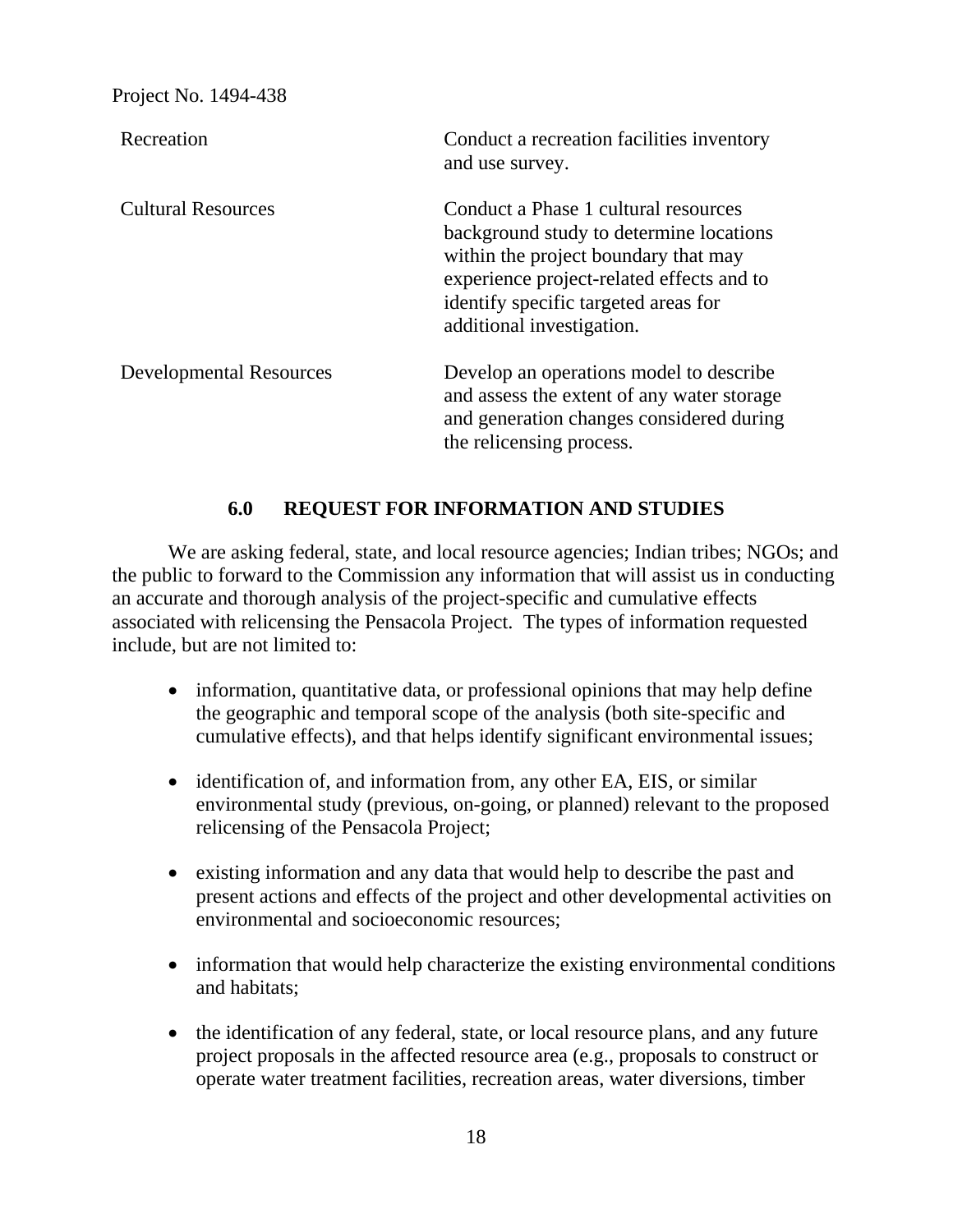harvest activities, or fish management programs), along with any implementation schedules);

- documentation that the proposed project would or would not contribute to cumulative adverse or beneficial effects on any resources. Documentation can include, but need not be limited to, how the project would interact with other projects in the area and other developmental activities; study results; resource management policies; and reports from federal and state agencies, local agencies, Indian tribes, NGOs, and the public;
- documentation showing why any resources should be excluded from further study or consideration; and
- study requests by federal and state agencies, local agencies, Indian tribes, NGOs, and the public that would help provide a framework for collecting pertinent information on the resource areas under consideration necessary for the Commission to prepare the NEPA document for the project.

All requests for studies filed with the Commission must meet the criteria found in Appendix A, *Study Plan Criteria*.

The requested information, comments, and study requests should be submitted to the Commission no later than **March 13, 2018**. All filings must clearly identify the following on the first page: **Pensacola Hydroelectric Project (P-1494-483)**. Scoping comments may be filed electronically via the Internet. See 18 C.F.R. 385.2001(a)(1)(iii) and the instructions on the Commission's website http://www.ferc.gov/docsfiling/efiling.asp. Commenters can submit brief comments up to 6,000 characters, without prior registration, using the eComment system at http://www.ferc.gov/docsfiling/ecomment.asp. You must include your name and contact information at the end of your comments. For assistance, please contact FERC Online Support at FERCOnlineSupport@ferc.gov or toll free at 1-866-208-3676, or for TTY, (202) 502- 8659. Although the Commission strongly encourages electronic filing, documents may also be paper-filed. To paper-file, please send a paper copy to: Kimberly D. Bose, Secretary, Federal Energy Regulatory Commission, 888 First Street, NE, Washington, D.C. 20426.

Register online at http://www.ferc.gov/esubscription.asp to be notified via email of new filings and issuances related to this or other pending projects. For assistance, please contact FERC Online Support at FERCOnlineSupport@ferc.gov.

Any questions concerning the scoping meetings, site visit, or how to file written comments with the Commission should be directed to Rachel McNamara at (202) 502- 8340 or Rachel.McNamara@ferc.gov. Additional information about the Commission's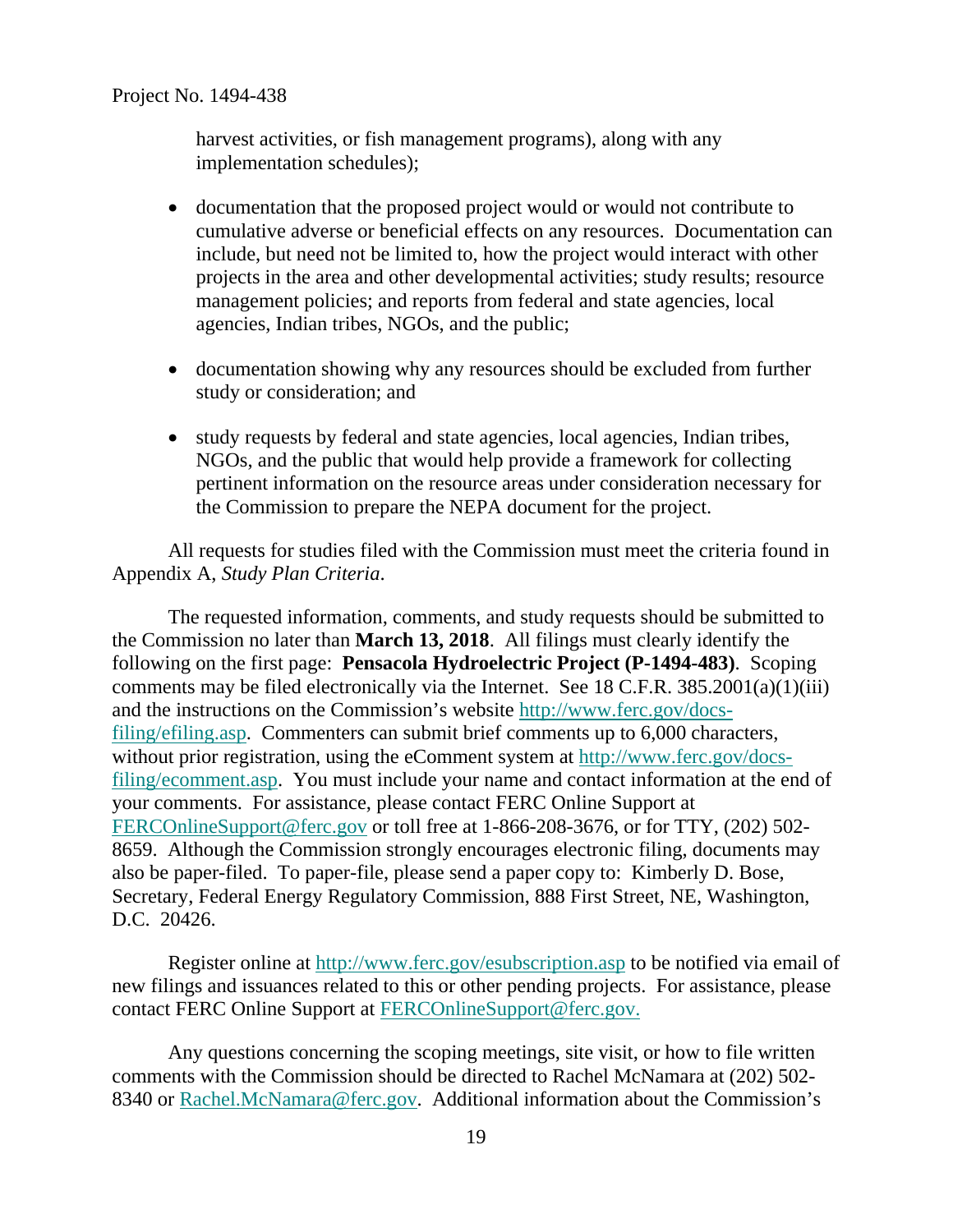licensing process and the Pensacola Project may be obtained from the Commission's website, www.ferc.gov.

#### **7.0 PREPARATION SCHEDULE**

At this time, we anticipate the need to prepare a draft and final NEPA document. The draft NEPA document will be sent to all persons and entities on the Commission's service and mailing lists for the project. The NEPA document will include our recommendations for operating procedures, as well as PM&E measures that should be part of any license issued by the Commission. All recipients will then have 30 days to review the EA, or 60 days to review the EIS, and file written comments with the Commission. All comments on the draft NEPA document filed with the Commission will be considered in preparation of the final NEPA document.

The major milestones, including those for preparing the NEPA document, are as follows:

| <b>Major Milestone</b>                              | <b>Target Date</b> |
|-----------------------------------------------------|--------------------|
| <b>Scoping Meetings</b>                             | February 2018      |
| <b>License Application Filed</b>                    | March 2020         |
| Ready for Environmental Analysis Notice Issued      | <b>May 2020</b>    |
| Deadline for Filing Comments, Recommendations, and  |                    |
| <b>Agency Terms and Conditions/Prescriptions</b>    | <b>July 2020</b>   |
| <b>Draft NEPA Document Issued</b>                   | January 2021       |
| <b>Comments on Draft NEPA Document Due</b>          | February 2021      |
| Deadline for Filing Modified Agency Recommendations | April 2021         |
| <b>Final NEPA Document Issued</b>                   | <b>July 2021</b>   |
|                                                     |                    |

If Commission staff determines that there is a need for additional information or additional studies, the issuance of the Ready for Environmental Analysis notice could be delayed. If this occurs, all subsequent milestones would be delayed by the time allowed for the licensee to respond to the Commission's request. A copy of the process plan, which has a complete list of the relicensing milestones for the Pensacola Project, including those for developing the license application, is attached as Appendix B to this SD1.

#### **8.0 PROPOSED NEPA DOCUMENT OUTLINE**

The preliminary outline for the Pensacola Project's NEPA document is as follows:

TABLE OF CONTENTS LIST OF APPENDICES LIST OF FIGURES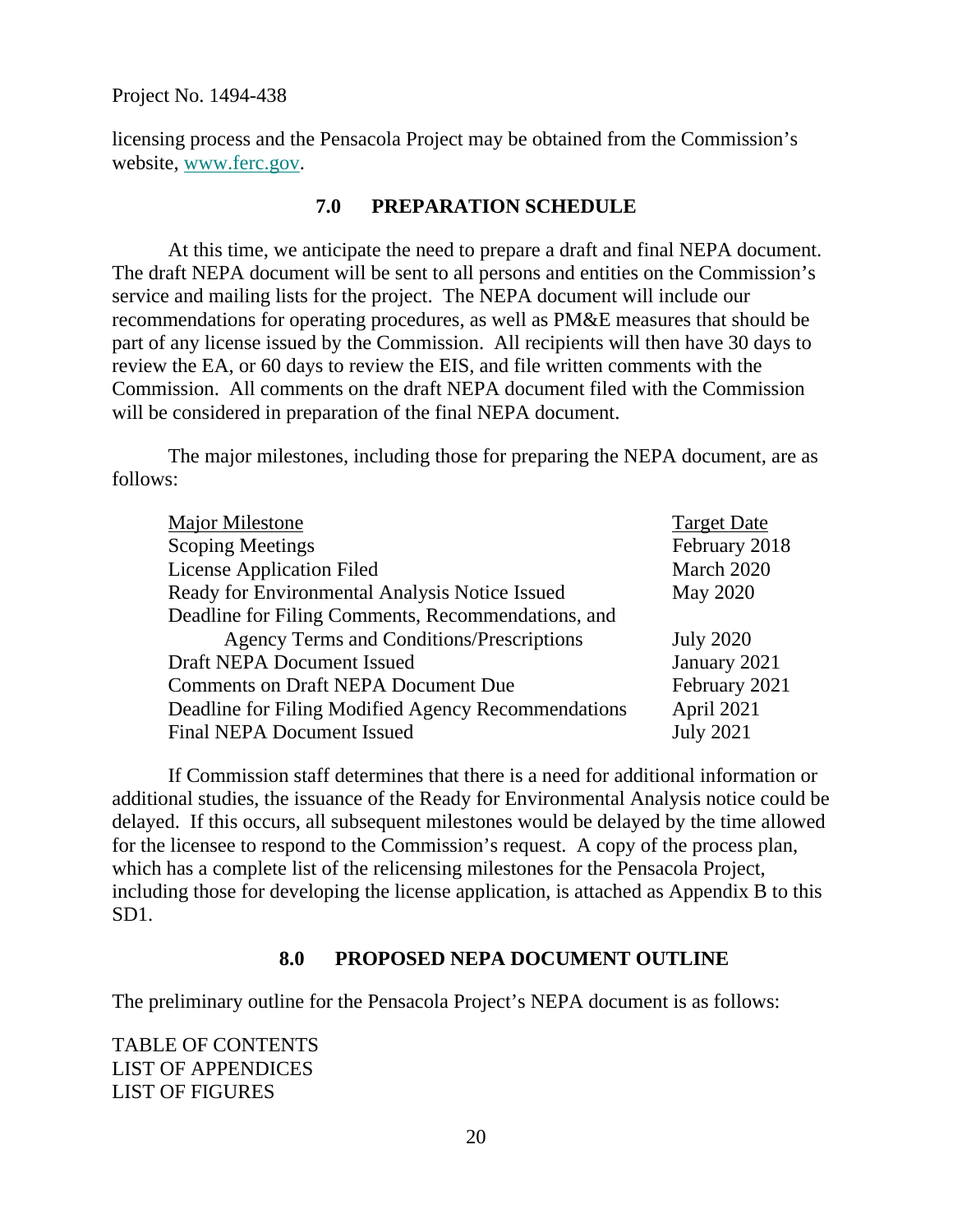# LIST OF TABLES ACRONYMS AND ABBREVIATIONS

### EXECUTIVE SUMMARY

- 1.0 INTRODUCTION
- 1.1 Application
- 1.2 Purpose of Action and Need for Power
- 1.3 Statutory and Regulatory Requirements
	- 1.3.1 Federal Power Act
		- 1.3.1.1 Section 18 Fishway Prescriptions
		- 1.3.1.2 Section 4(e) Conditions
		- 1.3.1.3 Section 10(j) Recommendations
	- 1.3.2 Clean Water Act
	- 1.3.3 Endangered Species Act
	- 1.3.4 National Historic Preservation Act
- 1.4 Public Review and Comment
	- 1.4.1 Scoping
	- 1.4.2 Interventions
	- 1.4.3 Comments on the Application
	- 1.4.4 Comments on the Draft Environmental Document
- 2.0 PROPOSED ACTION AND ALTERNATIVES
- 2.1 No-action Alternative
	- 2.1.1 Existing Project Facilities
	- 2.1.2 Project Safety
	- 2.1.3 Existing Project Operation
	- 2.1.4 Existing Environmental Measures
- 2.2 Applicant's Proposal
	- 2.2.1 Proposed Project Facilities
	- 2.2.2 Proposed Project Operation
	- 2.2.3 Proposed Environmental Measures
	- 2.2.4 Proposed Project Boundary
- 2.3 Staff Alternative
- 2.4 Staff Alternative with Mandatory Conditions
- 2.5 Other Alternatives (as appropriate)
- 2.6 Alternatives Considered but Eliminated from Detailed Study
	- 2.6.1 Federal Government Takeover of the Project
	- 2.6.2 Issuing a Nonpower License
	- 2.6.3 Retiring the Project
- 3.0 ENVIRONMENTAL ANALYSIS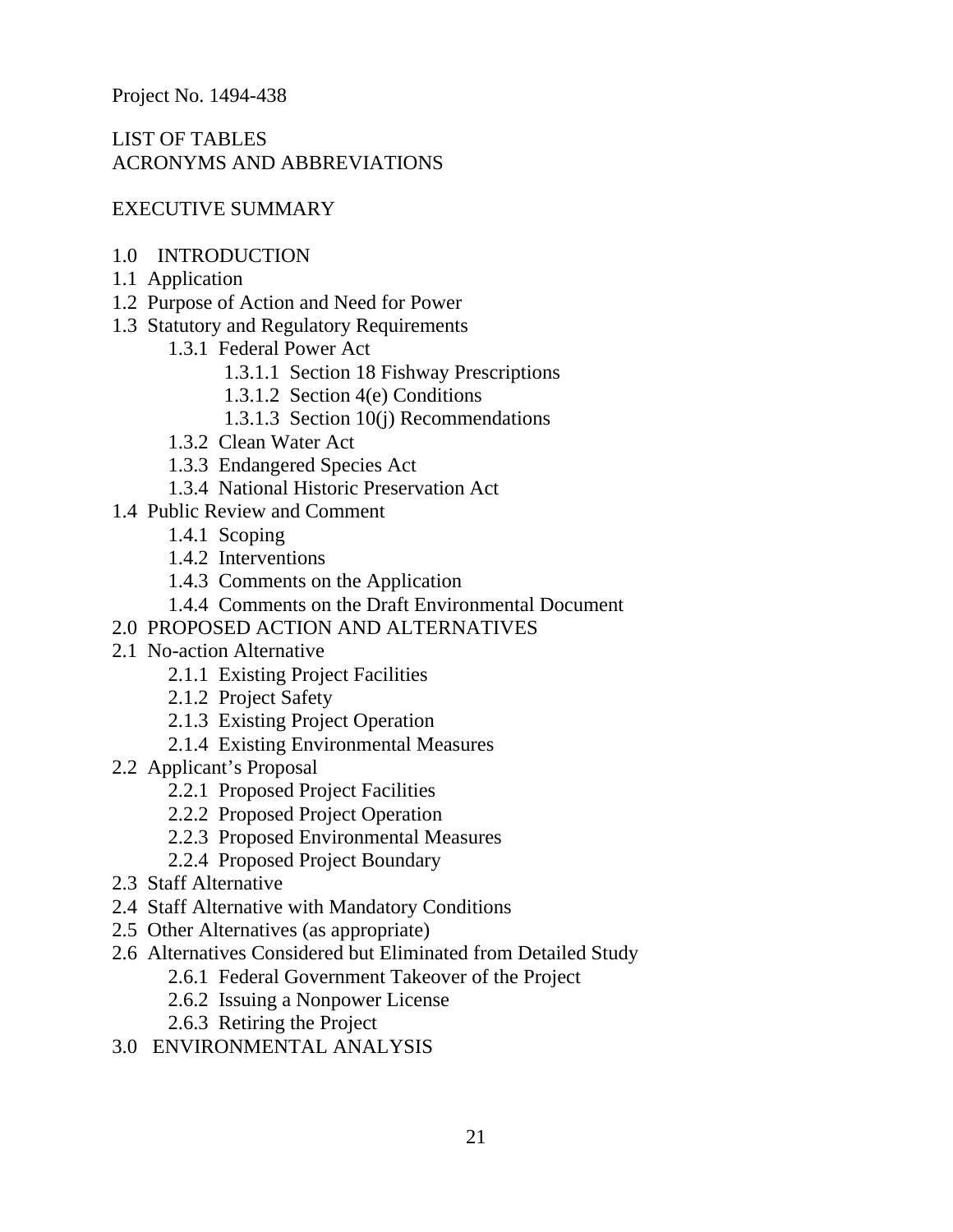- 3.1 General Description of the River Basin
- 3.2 Scope of Cumulative Effects Analysis
	- 3.2.1 Geographic Scope
	- 3.2.2 Temporal Scope
- 3.3 Proposed Action and Action Alternatives
	- 3.3.1 Geology and Soil Resources
	- 3.3.2 Water Resources
	- 3.3.3 Fish and Aquatic Resources
	- 3.3.4 Terrestrial Resources
	- 3.3.5 Threatened and Endangered Species
	- 3.3.6 Recreation Resources
	- 3.3.7 Land Use
	- 3.3.8 Cultural Resources
	- 3.3.9 Socioeconomics
- 3.4 No-action Alternative
- 4.0 DEVELOPMENTAL ANALYSIS
- 4.1 Power and Economic Benefits of the Project
- 4.2 Comparison of Alternatives
- 4.3 Cost of Environmental Measures
- 5.0 CONCLUSIONS AND RECOMMENDATIONS
- 5.1 Comprehensive Development and Recommended Alternative
- 5.2 Unavoidable Adverse Effects
- 5.3 Recommendations of Fish and Wildlife Agencies
- 5.4 Consistency with Comprehensive Plans
- 6.0 FINDING OF NO SIGNIFICANT IMPACT [OR SIGNIFICANT IMPACT]
- 7.0 LITERATURE CITED
- 8.0 LIST OF PREPARERS

#### **APPENDICES**

A—Draft License Conditions Recommended by Staff

#### **9.0 COMPREHENSIVE PLANS**

Section  $10(a)(2)$  of the FPA, 16 U.S.C. section  $803(a)(2)(A)$ , requires the Commission to consider the extent to which a project is consistent with federal and state comprehensive plans for improving, developing, or conserving a waterway or waterways affected by a project. The staff has initially identified the plans listed below that may be relevant to the projects. Agencies are requested to review this list and inform the Commission staff of any changes. If there are other comprehensive plans that should be considered for this list that are not on file with the Commission, or if there are more recent versions of the plans already listed, they can be filed for consideration with the Commission according to 18 CFR 2.19 of the Commission's regulations. Please follow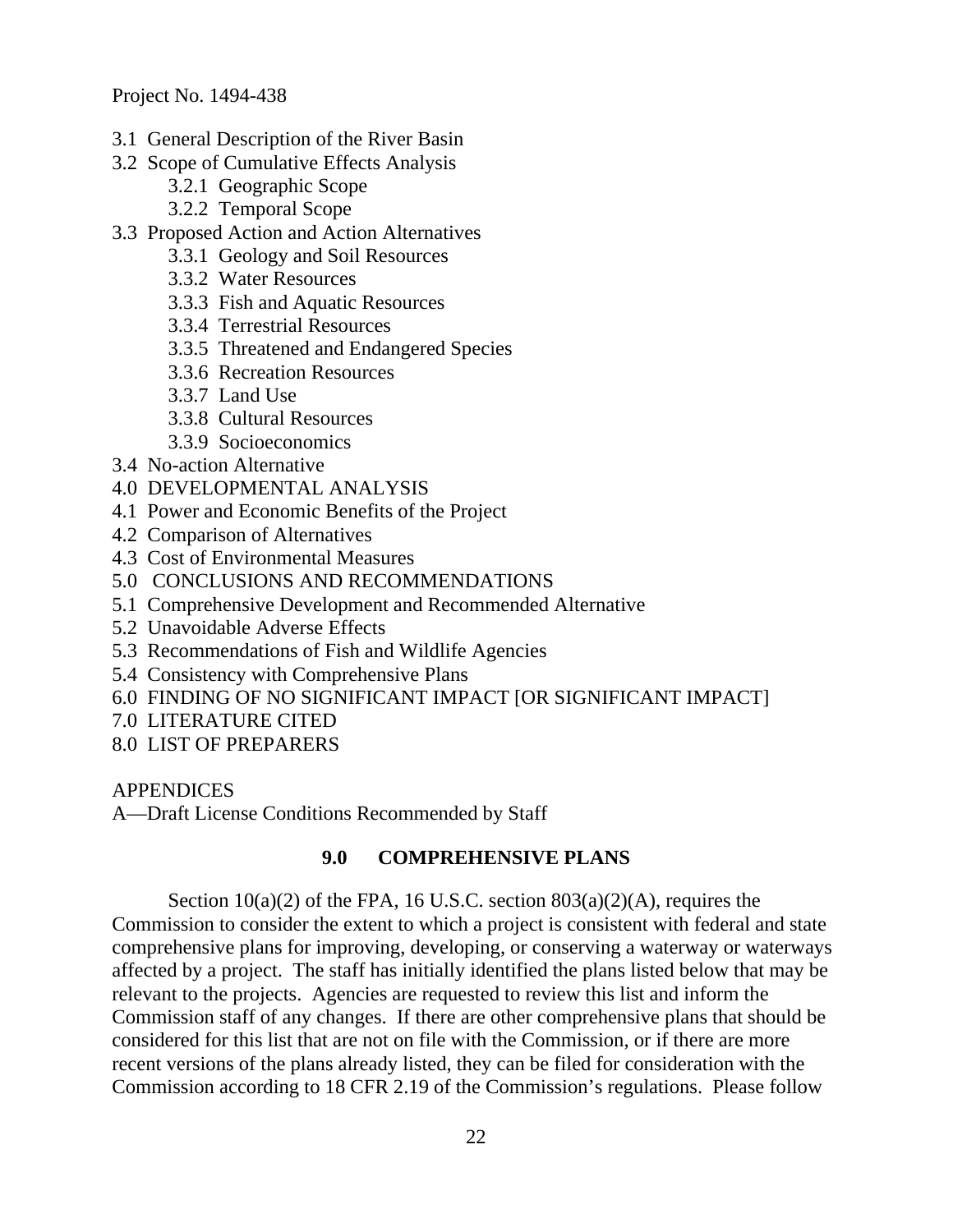the instructions for filing a plan at http://www.ferc.gov/industries/hydropower/geninfo/licensing/complan.pdf.

The following is a list of comprehensive plans currently on file with the Commission that may be relevant to the Pensacola Project.

- Department of the Army, Corps of Engineers. Little Rock District and Tulsa District. 1991. Arkansas River Basin, Arkansas and Oklahoma, feasibility report. Little Rock, Arkansas, and Tulsa, Oklahoma. May 1991.
- National Park Service. The Nationwide Rivers Inventory. Department of the Interior, Washington, D.C. 1993.
- Oklahoma Department of Wildlife Conservation. U.S. Fish and Wildlife Service. 1985. Bottomland hardwoods of eastern Oklahoma. Oklahoma City, Oklahoma. December 1985.
- Oklahoma Department of Wildlife Conservation. U.S. Fish and Wildlife Service. 1989. Eastern Oklahoma wetlands plan: Lower Mississippi Valley joint venture - North American waterfowl management plan. Oklahoma City, Oklahoma. August 1989.
- Oklahoma Water Resources Board. 1997. Update of the Oklahoma comprehensive water plan. Publication Number 139. Oklahoma City, Oklahoma. February 1997.
- Oklahoma Water Resources Board. 2002. Oklahoma's water quality standards and implementation of Oklahoma's water quality standards. Oklahoma Administrative Code, Title 785, Chapters 45 and 46 effective July 1, 2002. Oklahoma City, Oklahoma.
- Oklahoma Tourism & Recreation Department. 2001 Statewide Comprehensive Outdoor Recreation Plan (SCORP): The public recreation estate. Oklahoma City, Oklahoma.
- U.S. Fish and Wildlife Service. 1979. Unique wildlife ecosystems of Oklahoma. Department of the Interior, Albuquerque, New Mexico. May 18, 1979.
- U.S. Fish and Wildlife Service. 1985. Land protection plan for Texas/Oklahoma bottomland hardwoods and migratory waterfowl. Department of the Interior, Albuquerque, New Mexico. January 15, 1985.
- U.S. Fish and Wildlife Service. 1986. Whooping Crane Recovery Plan. Department of the Interior, Albuquerque, New Mexico. December 23, 1986.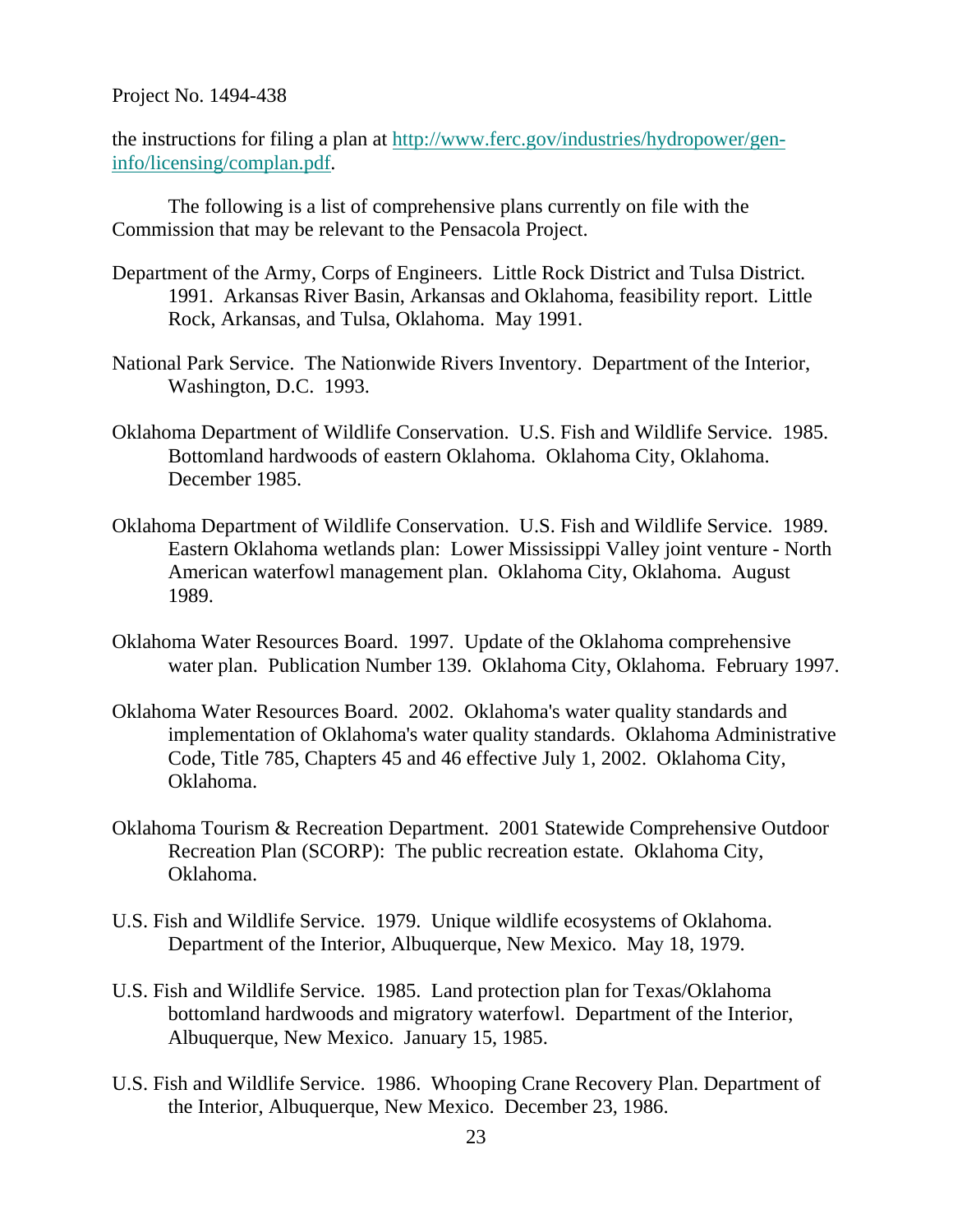U.S. Fish and Wildlife Service. 1989. Fisheries USA: the recreational fisheries policy of the U.S. Fish and Wildlife Service. Washington, D.C.

#### **10.0 MAILING LIST**

The list below is the Commission's official mailing list for the Pensacola Project. If you want to receive future mailings for the Pensacola Project and are not included in the list below, please send your request by email to  $\frac{e\sin\theta}{e\cos\theta}$  ferc.gov or by mail to: Kimberly D. Bose, Secretary, Federal Energy Regulatory Commission, 888 First Street, N.E., Room 1A, Washington, DC 20426. All written and emailed requests to be added to the mailing list must clearly identify the following on the first page: **Pensacola Hydroelectric Project No. 1494-438**. You may use the same method if requesting removal from the mailing list below.

Register online at https://www.ferc.gov/docs-filing/esubscription.asp to be notified via email of new filings and issuances related to this or other pending projects. For assistance, please contact FERC Online Support at FERCOnlineSupport@ferc.gov or toll free at 1 866-208-3676, or for TTY, (202) 502-8659.

### **Official Mailing List for the Pensacola Project**

**Director** Bureau of Indian Affairs P.O. Box 8002 Muscogee, OK 74401-6201

Bureau of Land Management P.O. Box 27115 Santa Fe, NM 87502-0115

Bureau of Reclamation P.O. Box 36900 Billings, MT 59107-0600 Bureau of Indian Affairs P.O. Box 368 Anadarko, OK 73005-0368

Field Manager Bureau of Land Management 626 E. Wisconsin Ave., Ste. 200 Milwaukee, WI 53202-4618

Jennifer Frozena Department of the Interior 911 N.E. 11th Avenue Portland, OR 97213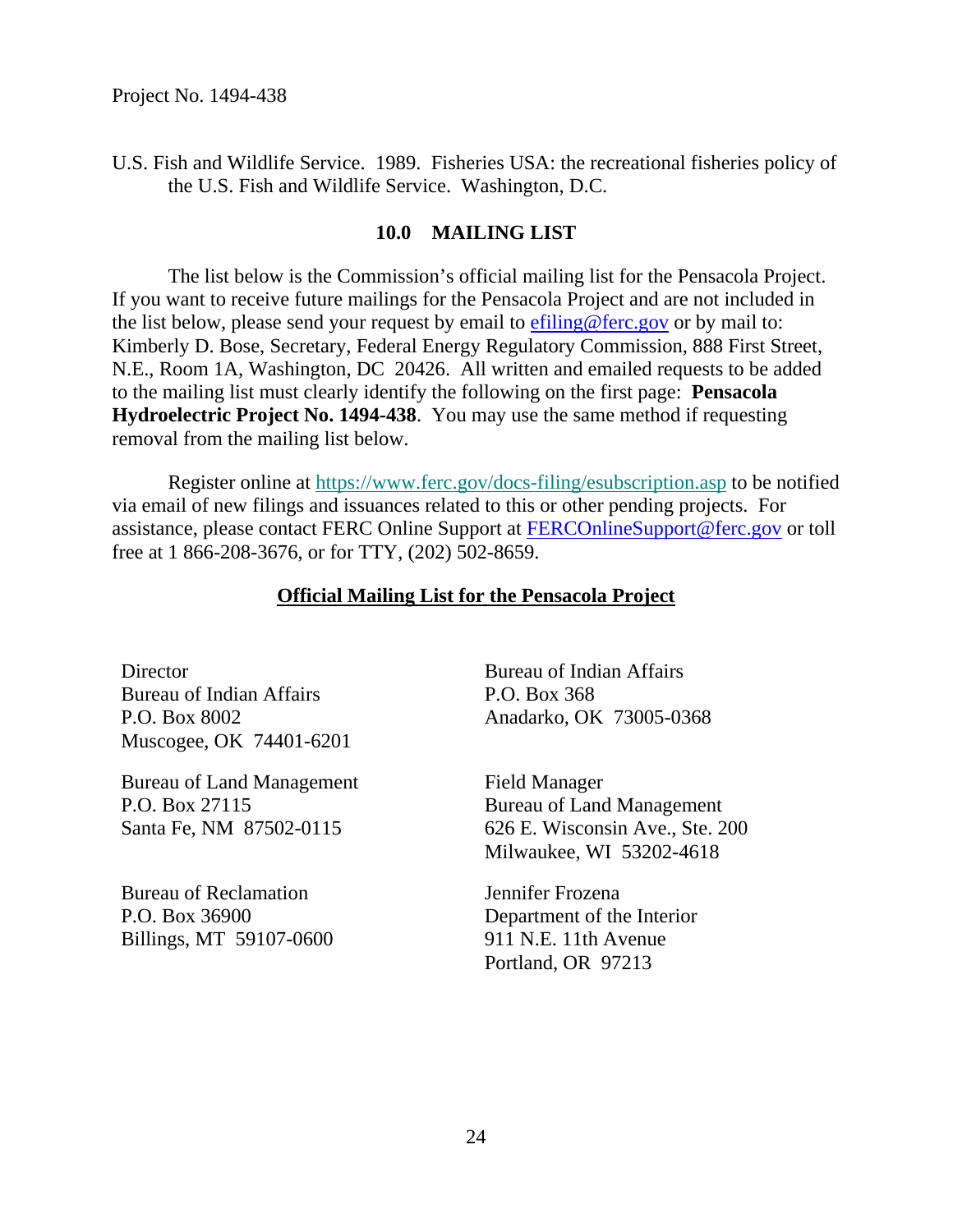Alan Woodcock Department of the Interior Office of the Solicitor Tulsa Field Office 7906 East 33rd Street Tulsa, OK 74145

Paul Mace, Chief U.S. Army Corps of Engineers Tulsa District 1645 S. 101st E. Ave. Tulsa, OK 74128

U.S. Environmental Protection Agency Compliance & Enforcement Division 1445 Ross Ave., Ste. 1200 Dallas, TX 75202-2750

Regional Director U.S. Fish and Wildlife Service P.O. Box 1306 Albuquerque, NM 87102-1306

**Director** Office of the State Fire Marshall 2401 NW 23rd St., Ste. 4 Oklahoma City, OK 73107-2442

Mike Thralls Oklahoma Conservation Commission 2800 N. Lincoln Blvd., Ste. 160 Oklahoma City, OK 73105

**Director** Oklahoma Department of Wildlife Conservation P.O. Box 53465 Oklahoma City, OK 73152-3465

Attorney General Oklahoma Office of the Attorney General 313 NE 21st St. Oklahoma City, OK 73105-3207

U.S. Army Corps of Engineers Southwestern Division 1114 Commerce St. Dallas, TX 75242-1024

Scott A. Henderson U.S. Army Corps of Engineers Tulsa District 1645 S. 101st E. Ave. Tulsa, OK 74128

Field Supervisor U.S. Fish and Wildlife Service 9014 E. 21st St. Tulsa, OK 74129

Senator James M. Inhofe U.S. Senate 205 Russell Senate Office Bldg. Washington, DC 20510

Robert Brooks Oklahoma Archaeological Survey 111 Chesapeake St., Bldg. 134 Norman, OK 73019-5110

Jacqueline T. Miller Oklahoma Corporation Commission 2101 N. Lincoln Blvd. Oklahoma City, OK 73105

David Freede Oklahoma Department of Environmental **Quality** P.O. Box 1677 Oklahoma City, OK 73101-1677

**Director** Oklahoma State Board of Agriculture 2800 N. Lincoln Blvd. Oklahoma City, OK 73105-4201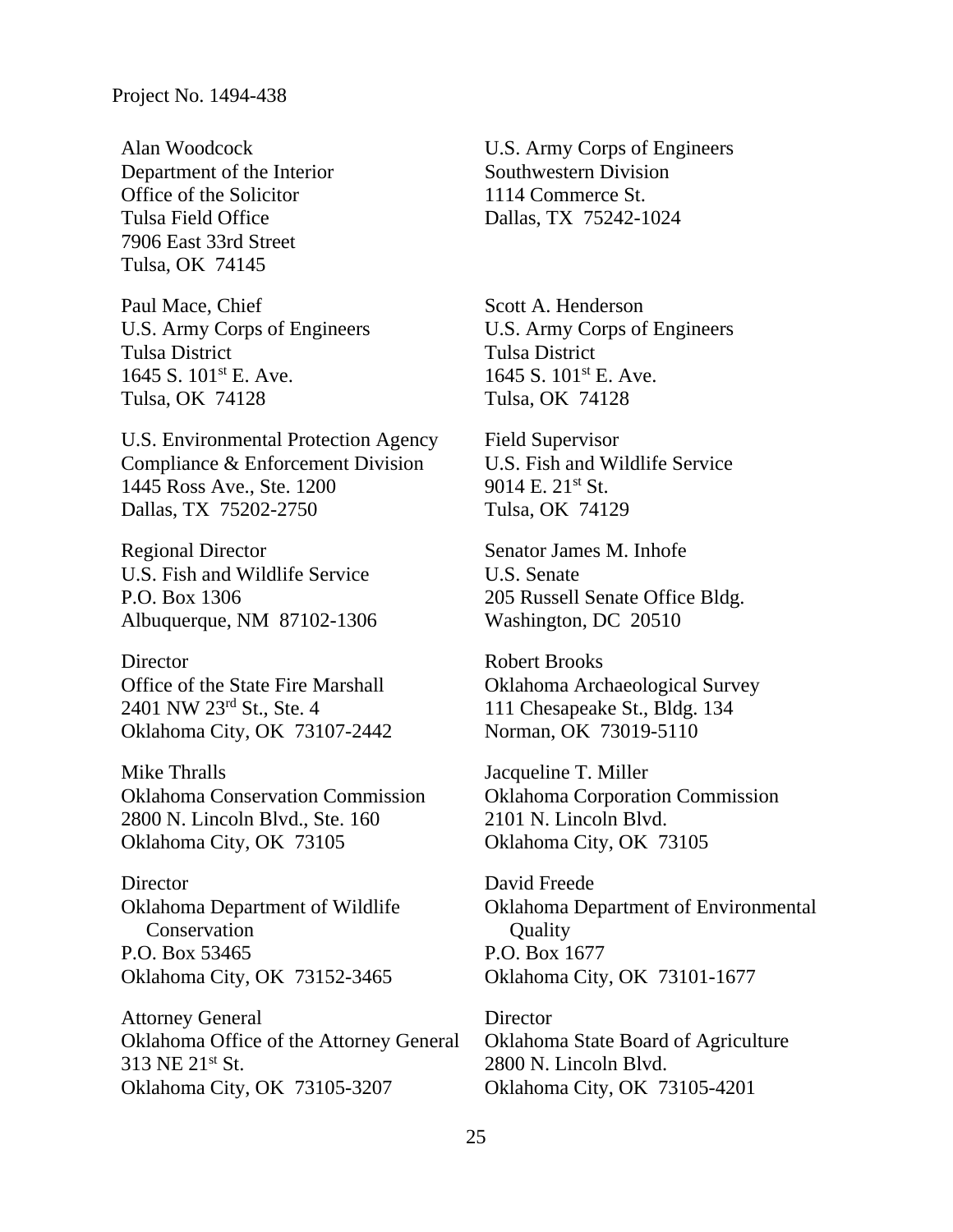Rocky McElvany Environmental Health Coordinator Oklahoma State Department of Health 1000 NE 10<sup>th</sup> St. Oklahoma City, OK 73117

Derek Smithee Chief, Water Quality Division Oklahoma Water Resources Board 3800 N. Classen Blvd. Oklahoma City, OK 73118-2862

**Director** University of Oklahoma 830 Van Vleet Oval, Rm. 163 Norman, OK 73019-0001

City Clerk City of Miami 129  $5<sup>th</sup>$  Ave., NW Miami, OK 74354-4601

Mayes County Board of Commissioners 1 Court Pl., Ste. 140 Pryor, OK 74361

Town of Langley Langley, OK 74350 Melvena Heisch Oklahoma State Historic Preservation **Office** 800 Nazih Zuhdi Dr. Oklahoma City, OK 73105-7917

Ken Morris Oklahoma Water Resources Board 3800 N. Classen Blvd. Oklahoma City, OK 73118-2862

Town Clerk City of Grove 104 W. 3rd St. Grove, OK 74344-3201

Craig County, Oklahoma Vinita, OK 74301

Town of Ketchum Ketchum, OK 74349

Town of Wyandotte Wyandotte, OK 74370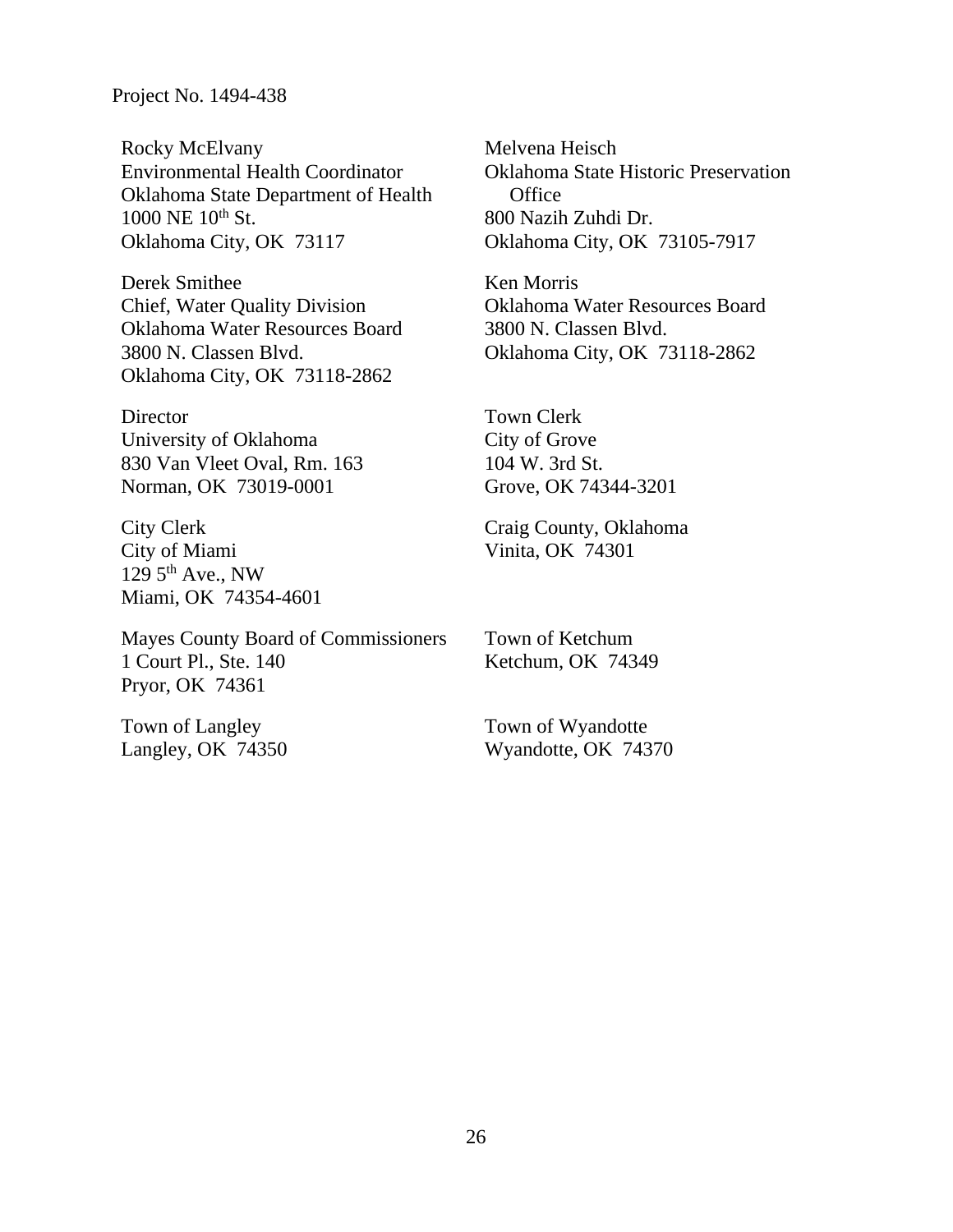Rodger Tucker, President Cobblestone Homes, Inc. P.O. Box 471040 Tulsa, OK 74147-1040

James Vaisle Davis Wright Tremaine, LLP 1919 Pennsylvania Ave., NW, Ste. 800 Washington, DC 20006

Gregg Ottinger, Attorney Duncan & Allen 1730 Rhode Island Ave., NW, Ste. 700 Washington, DC 20036-3115

J. Barry Epperson, Attorney Epperson and Johnson Williams Center Town One One West Third St., Suite 1010 Tulsa, OK 74103-4230

N. Larry Bork GSEP 515 S. Kansas Ave. Topeka, KS 66603

Phillip Mahowald Jacobson, Magnuson, Anderson & Halloran, P.C. 180 East 5th Street, Ste. 940 Saint Paul, MN 55101

Tim Toohey Pelican Landing, Inc. P.O. Box 658 Ketchum, OK 74349-0658

Charles Brown 30701 S. 600 Rd. Grove, OK 74344-7846 Carlos Gutierrez Davis Wright Tremaine, LLP 1251 Avenue of the Americas, 21st Fl New York, NY 10020

Mike A. Brady, President Dominion Equipment Co. P.O. Box 1276 Jenks, OK 74037-1276

Donald Clarke Duncan, Weinberg, Genzer & Pembroke 1615 M Street, NW, Ste. 800 Washington, DC 20036

Phil Frazier, Chairman Frazier, Smith & Phillips 1424 Terrace Dr. Tulsa, OK 74104-4626

Joseph Halloran Jacobson, Magnuson, Anderson & Halloran, P.C. 180 East 5th Street, Ste. 940 Saint Paul, MN 55101

Richard Lowry Logan & Lowry, LLP P.O. Box 558 Vinita, OK 74301-0558

Paul Flynn Wright & Talisman, PC 1200 G St., NW, Ste. 600 Washington, DC 20005

Alden Burege 3405 Arbor Rd. Joplin, MO 64804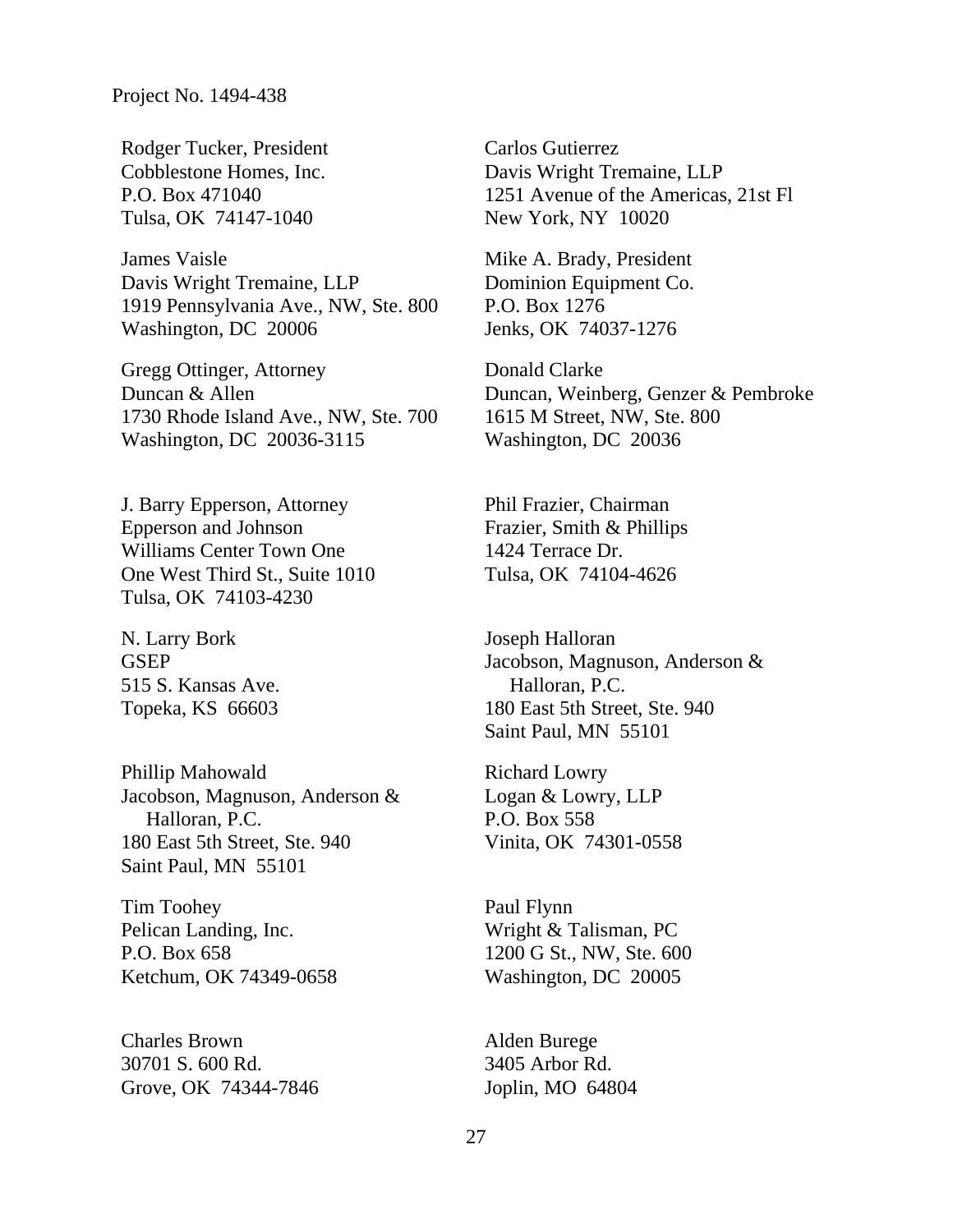Cheryl Beth Creekmore 9906 E. 55th Pl. Tulsa, OK 74146

Ed Goodwin 5014 E. 2nd St. Tulsa, OK 74112

Jot Hartley P.O. Box 553 Vinita, OK 74301-0553

Charles F. Kircher 30820 S. 596 Ln. Grove, OK 74344

Jack and Cheryl Lenhart 6257 S. Knoxville Ave. Tulsa, OK 74136-1430

Robert & Yana Livesay 58990 E. 290 Rd. Grove, OK 74344-7712

Jack E. Massey 501 Lakeshore Drive Vinita, OK 7430

Robert C. Rowe 59850 E. 304 Rd. Grove, OK 74344-7860

Jim Thompson 59697 E. 307 Ln. Grove, OK 74344 Bill & Netta Ferguson 3700 W 30th St., S Wichita, KS 67217-1018

Melody L. Harris P.O. Box 364 Afton, OK 74331-0364

Carolyn Lane Johnson 733 Laurel Street Edmonds, WA 98020

Janette O. Layne 450712 E. 317 Rd. Afton, OK 74331-5582

Jack Lenhart 4200 E. Skelly Drive #610 Tulsa, OK 74135

John Lopes P.O. Box 834 Joplin, MO 64807-0834

Lewis Perrault 35634 S. 4467 Rd. Vinita, OK 74301-6664

Lewis & Charlene Souders 245 Anchor Rd. Grove, OK 74344-5412

Peggy Ziegler 515 S. Kansas Avenue Topeka, KS 66603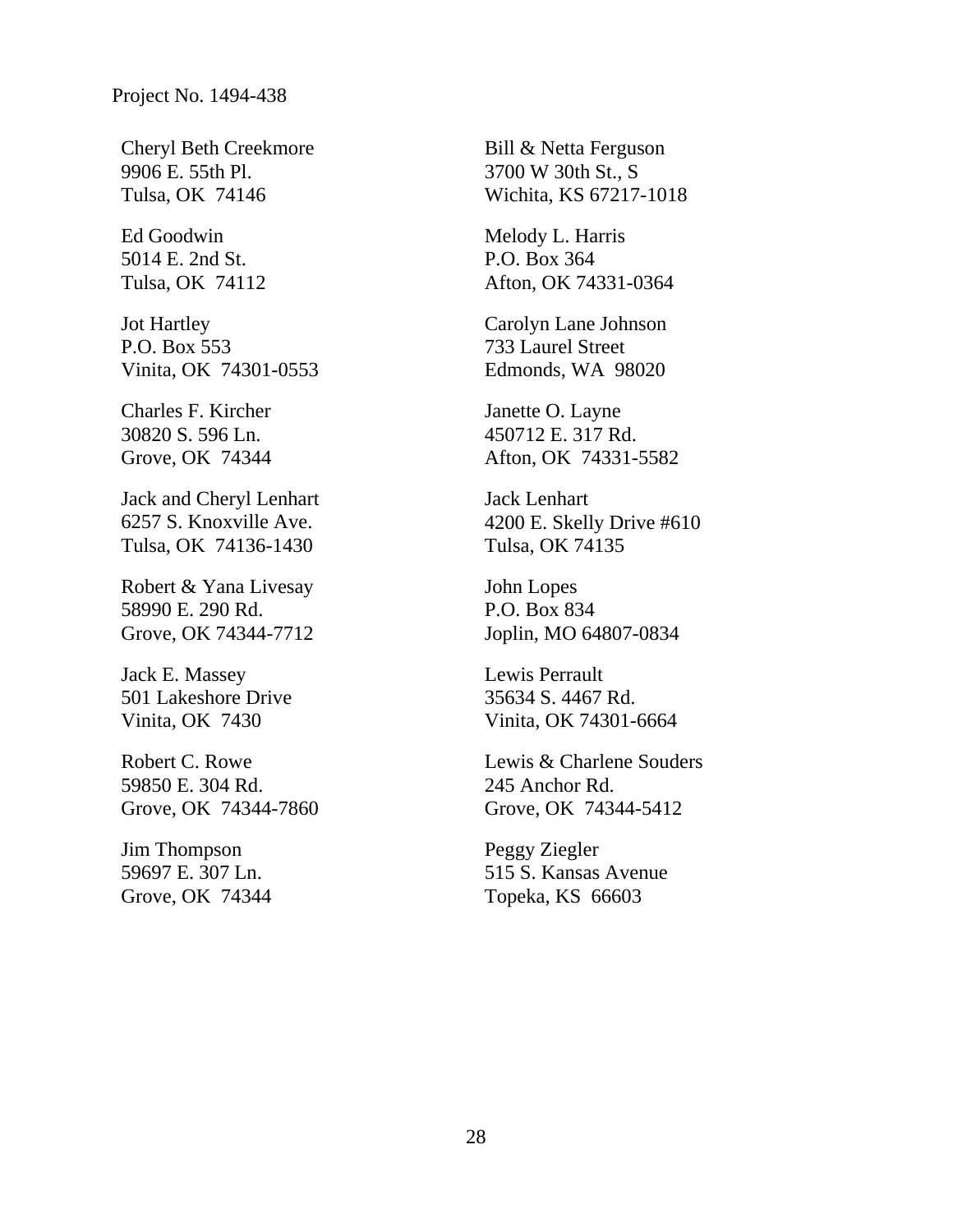# **APPENDIX A**

# **STUDY PLAN CRITERIA 18 C.F.R. Section 5.9(b)**

Any information or study request must contain the following:

1. Describe the goals and objectives of each study proposal and the information to be obtained;

2. If applicable, explain the relevant resource management goals of the agencies or Indian tribes with jurisdiction over the resource to be studied;

3. If the requester is not a resource agency, explain any relevant public interest considerations in regard to the proposed study;

4. Describe existing information concerning the subject of the study proposal, and the need for additional information;

5. Explain any nexus between project operations and effects (direct, indirect, and/or cumulative) on the resource to be studied, and how the study results would inform the development of license requirements;

6. Explain how any proposed study methodology (including any preferred data collection and analysis techniques, or objectively quantified information, and a schedule including appropriate filed season(s) and the duration) is consistent with generally accepted practice in the scientific community or, as appropriate, considers relevant tribal values and knowledge; and

7. Describe considerations of level of effort and cost, as applicable, and why proposed alternative studies would not be sufficient to meet the stated information needs.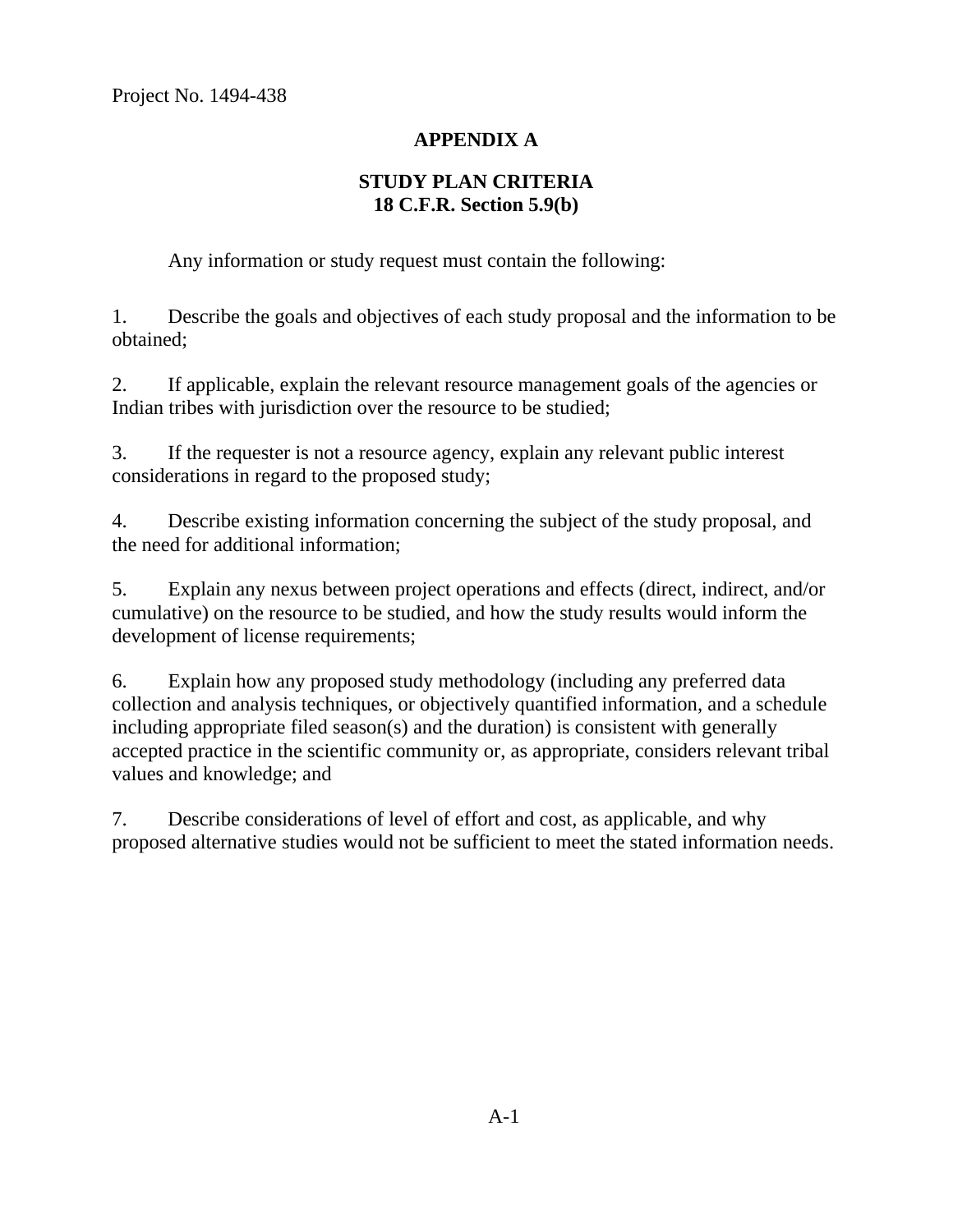### **APPENDIX B**

# **REVISED PROCESS PLAN AND SCHEDULE FOR THE ILP RELICENSING OF THE PENSACOLA HYDROELECTRIC PROJECT**

This process plan replaces the process plan issued August 24, 2017.

(shaded milestones are unnecessary if there are no study disputes; if due date falls on a weekend or holiday, the due date is the following business day)

| 18 C.F.R.        | <b>Lead</b>                           | <b>Activity</b>                                                                      | <b>Timeframe</b>                                                                                 | <b>Deadline</b>      |
|------------------|---------------------------------------|--------------------------------------------------------------------------------------|--------------------------------------------------------------------------------------------------|----------------------|
| § 5.5(a)         | <b>GRDA</b>                           | Filing of NOI and PAD                                                                | Actual filing date                                                                               | 2/1/2017             |
| § 5.7            | <b>FERC</b>                           | <b>Initial Tribal Consultation</b><br>Meeting                                        | Waived                                                                                           | 12/13/2018           |
| § 5.8            | <b>FERC</b>                           | FERC Issues Notice of<br>Commencement of<br>Proceeding and Scoping<br>Document (SD1) | Waived                                                                                           | 1/12/2018            |
| §5.8(b)(3)(viii) | FERC/<br>Stakeholders                 | Public Scoping Meetings and<br><b>Environmental Site Review</b>                      | Within 30 days of NOI and<br>PAD notice and issuance<br>of SD1                                   | Week of<br>2/5/2018  |
| § 5.9            | Stakeholders/<br><b>FERC</b>          | File Comments on PAD, SD1,<br>and Study Requests                                     | Within 60 days of NOI and<br>PAD notice and issuance<br>of SD1                                   | 3/13/2018            |
| \$5.10           | <b>FERC</b>                           | FERC Issues Scoping<br>Document 2 (SD2), if<br>necessary                             | Within 45 days of deadline<br>for filing comments on<br>SD1                                      | 4/27/2018            |
| §5.11(a)         | <b>GRDA</b>                           | File Proposed Study Plans                                                            | Within 45 days of deadline<br>for filing comments on<br>SD1                                      | 4/27/2018            |
| §5.11(e)         | GRDA/<br><b>Stakeholders</b>          | <b>Study Plan Meetings</b>                                                           | Within 30 days of deadline<br>for filing proposed Study<br>Plans                                 | Week of<br>5/21/2018 |
| \$5.12           | <b>Stakeholders</b>                   | File Comments on Proposed<br><b>Study Plan</b>                                       | Within 90 days after<br>proposed study plan is filed                                             | 7/26/2018            |
| §5.13(a)         | <b>GRDA</b>                           | File Revised Study Plan                                                              | Within 30 days following<br>the deadline for filing<br>comments on proposed<br><b>Study Plan</b> | 8/25/2018            |
| §5.13(b)         | Stakeholders                          | <b>File Comments on Revised</b><br>Study Plan (if necessary)                         | Within 15 days following<br>Revised Study Plan                                                   | 9/9/2018             |
| §5.13(c)         | <b>FERC</b>                           | FERC Issues Study Plan<br>Determination                                              | Within 30 days following<br>Revised Study Plan                                                   | 9/24/2018            |
| § 5.14(a)        | Mandatory<br>Conditioning<br>Agencies | Notice of Formal Study<br>Dispute (if necessary)                                     | Within 20 days of Study<br>Plan determination                                                    | 10/14/2018           |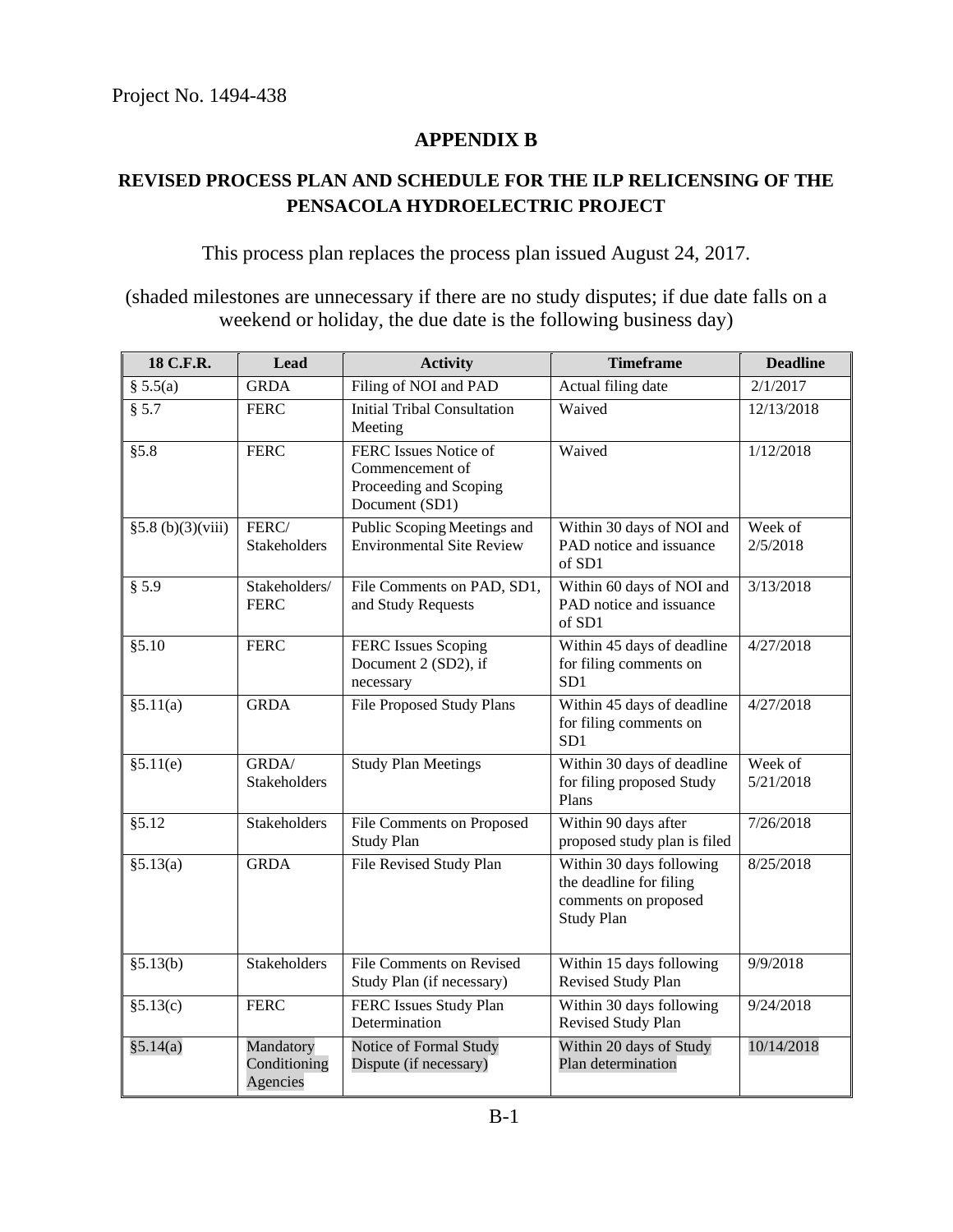| 18 C.F.R.    | Lead                         | <b>Activity</b>                                                                                                          | <b>Timeframe</b>                                                | <b>Deadline</b> |
|--------------|------------------------------|--------------------------------------------------------------------------------------------------------------------------|-----------------------------------------------------------------|-----------------|
| §5.14(1)     | <b>FERC</b>                  | <b>Study Dispute Determination</b>                                                                                       | Within 70 days of notice of<br>formal study dispute             | 12/23/2018      |
| §5.15(a)     | <b>GRDA</b>                  | <b>Conduct First Season Field</b><br><b>Studies</b>                                                                      | October 2018 -<br>August 2019                                   |                 |
| §5.15(c)(1)  | <b>GRDA</b>                  | <b>File Initial Study Reports</b>                                                                                        | No later than one year<br>from Study Plan approval              | 9/24/2019       |
| §5.15(c)(2)  | <b>GRDA</b>                  | <b>Initial Study Results Meeting</b>                                                                                     | Within 15 days of Initial<br><b>Study Report</b>                | 10/09/2019      |
| §5.15(c)(3)  | <b>GRDA</b>                  | File Study Results Meeting<br>Summary                                                                                    | Within 15 days of Study<br><b>Results Meeting</b>               | 10/27/2019      |
| \$5.15(c)(4) | Stakeholders/<br><b>FERC</b> | <b>File Meeting Summary</b><br>Disagreements/Modifications<br>to Study/Requests for New<br><b>Studies</b>                | Within 30 days of filing<br><b>Meeting Summary</b>              | 11/26/2019      |
| \$5.15(c)(5) | <b>GRDA</b>                  | File Responses to<br>Disagreements/Modifications/<br><b>New Study Requests</b>                                           | Within 30 days of disputes                                      | 12/28/2019      |
| \$5.15(c)(6) | <b>FERC</b>                  | Resolution of Disagreements/<br>Study Plan Determination (if<br>necessary)                                               | Within 30 days of filing<br>responses to disputes               | 1/27/2020       |
| §5.15        | <b>GRDA</b>                  | <b>Conduct Second Season Field</b><br><b>Studies</b>                                                                     | October 2019 -<br>August 2020                                   |                 |
| \$5.15(f)    | <b>GRDA</b>                  | <b>File Updated Study Reports</b>                                                                                        | No later than two years<br>from Study Plan approval             | 9/24/2020       |
| §5.15(c)(2)  | <b>GRDA</b>                  | Second Study Results<br>Meeting                                                                                          | Within 15 days of Updated<br><b>Study Report</b>                | 10/11/2020      |
| §5.15(c)(3)  | <b>GRDA</b>                  | File Study Results Meeting<br>Summary                                                                                    | With 15 days of Study<br><b>Results Meeting</b>                 | 10/26/2020      |
| §5.15(c)(4)  | Stakeholders/<br><b>FERC</b> | <b>File Meeting Summary</b><br>Disagreements/Modifications<br>to Study Requests/Requests<br>for New Studies              | Within 30 days of filing<br><b>Meeting Summary</b>              | 11/25/2020      |
| §5.15(c)(5)  | GRDA/<br>Stakeholders        | File Responses to<br>Disagreements/Modifications/<br><b>New Study Requests</b>                                           | Within 30 days of disputes                                      | 12/27/2020      |
| \$5.15(c)(6) | <b>FERC</b>                  | Resolution of Disagreements/<br>Study Plan Determination (if<br>necessary)                                               | Within 30 days of filing<br>responses to disagreements          | 1/26/2021       |
| §5.16(a)     | <b>GRDA</b>                  | File Preliminary Licensing<br>Proposal (or Draft License<br>Application) with the FERC<br>and distribute to Stakeholders | Not later than 150 days<br>before final application is<br>filed | 11/3/2019*      |